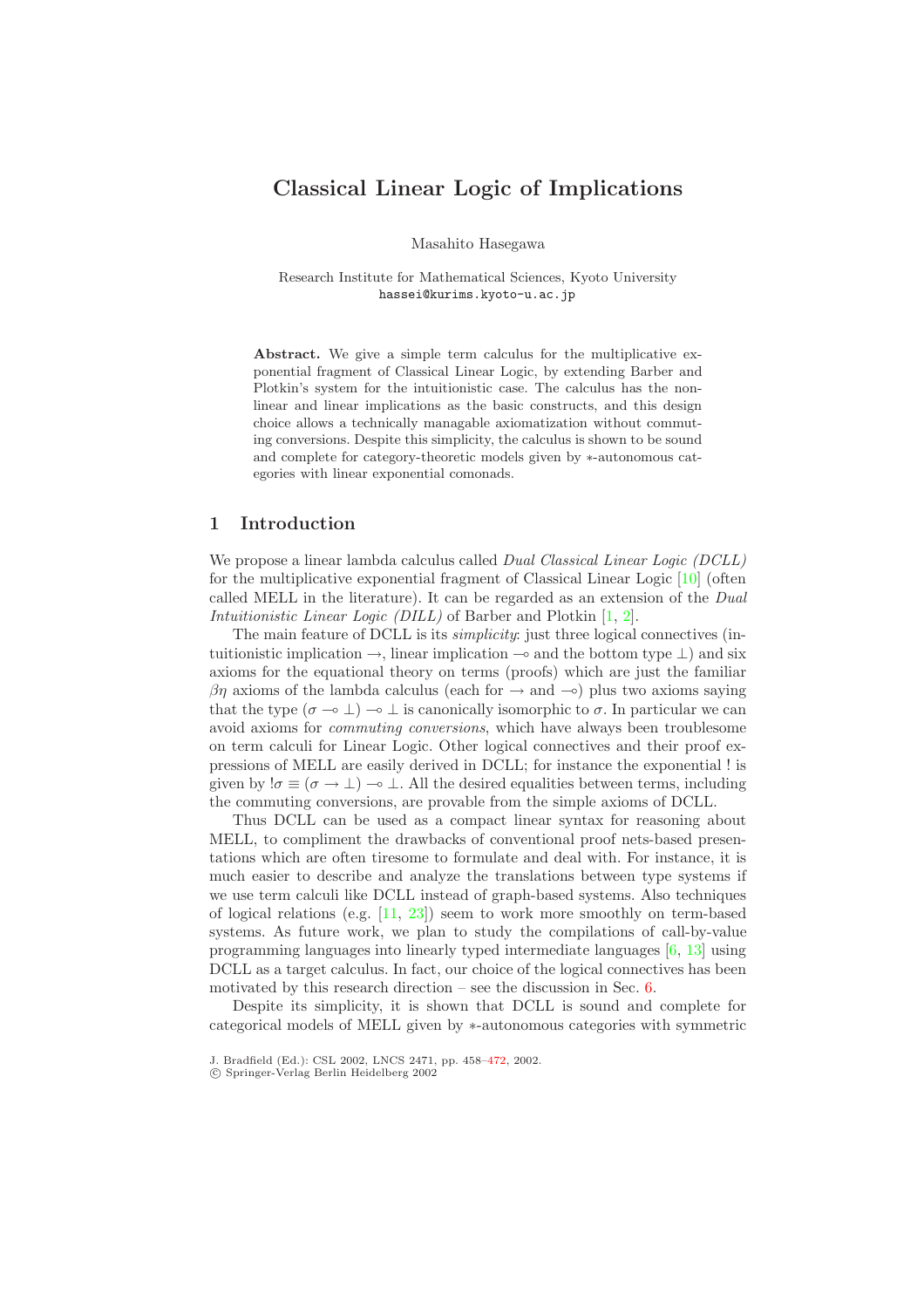<span id="page-1-2"></span>monoidal comonads satisfying some coherence conditions (to be called linear exponential comonads). It turns out that our simple axioms are sufficient for giving such a categorical structure on the term model. Although this may not be of big surprise, there seem not many systems for Linear Logic supported by this sort of semantic completeness at the level of proofs, and we think that this completeness result gives a justification on our design of DCLL.

This paper is organized as follows. We introduce the system DCLL in Sec. [2,](#page-1-0) with some discussions on its alternative formulations. Sec. [3](#page-4-0) gives a comparison of DCLL with its precursor DILL. Sec. [4](#page-6-0) then states the completeness result of DCLL with respect to the categorical models of MELL. In Sec. [5](#page-7-0) the extension with additives (hence a full propositional Classical Linear Logic) is discussed. We conclude the paper by giving some discussions on future work at Sec. [6.](#page-8-1) [A](#page-11-1)ppendix  $\overline{A}$  gives a summary of DILL, while Appendix  $\overline{B}$  $\overline{B}$  $\overline{B}$  is devoted to a variant of D[C](#page-14-1)LL based on the  $\lambda \mu$ -calculus, called  $\mu$ DCLL. Appendix C describes an alternative axiomatization of DCLL (and MLL) with no base type.

<span id="page-1-3"></span><span id="page-1-0"></span>*Acknowledgements* I am grateful to Hayo Thieletcke for drawing my attention to the  $\{\rightarrow, -\infty\}$ -fragment. I thank Martin Hofmann, Yoshihiko Kakutani and Valeria de Paiva for discussions and comments related to this work.

## **2 DCLL**

#### **2.1 The System DCLL**

In this "dual-context"<sup>[1](#page-1-1)</sup> formulation of the linear lambda calculus, a typing judgement takes the form  $\Gamma$ ;  $\Delta \vdash M$ :  $\tau$  in which  $\Gamma$  represents an intuitionistic (or additive) context whereas  $\Delta$  is a linear (multiplicative) context. While the variables in  $\Gamma$  can be used in the term M as many times as we like, those in  $\Delta$  must be used exactly once. A typing judgement  $x_1 : \sigma_1, \ldots, x_m : \sigma_m$ ;  $y_1 : \tau_1, \ldots, y_n : \tau_n$  $M : \sigma$  can be considered as the proof of the sequent  $\sigma_1, \ldots, \sigma_m, \tau_1, \ldots, \tau_n \vdash \sigma$ , or the proposition  $!\sigma_1 \otimes \ldots \otimes \sigma_m \otimes \tau_1 \otimes \ldots \otimes \tau_n \to \sigma$ .

<span id="page-1-1"></span>As mentioned in the introduction, the system features both intuitionistic (non-linear) arrow type  $\rightarrow$  and linear arrow type  $\rightarrow$ . We use  $\lambda x^{\sigma}$ . M and M  $\otimes N$ for the non-linear lambda abstraction and application respectively, while  $\lambda x^{\sigma}$ .M and M N for the linear ones. For expressing the duality of Classical Linear Logic, there also is a special combinator  $C_{\sigma}$  which serves as the isomorphism from  $(\sigma \rightarrow \bot) \rightarrow \bot$  to  $\sigma$  (which, however, can be eliminated when we have no base type – see the discussion at the end of this section).

*Types and Terms*

$$
\sigma ::= b | \sigma \rightarrow \sigma | \sigma \rightarrow \sigma | \perp
$$
  

$$
M ::= x | \lambda x^{\sigma}.M | M \otimes M | \lambda x^{\sigma}.M | M M | C_{\sigma}
$$

where b ranges over a set of base types. We may omit the type subscripts for ease of presentation.

 $1$  As noted in  $[2]$  the word "dual" of DILL (and DCLL) comes from this dual-context typing, and has nothing to do with the duality of Classical Linear Logic.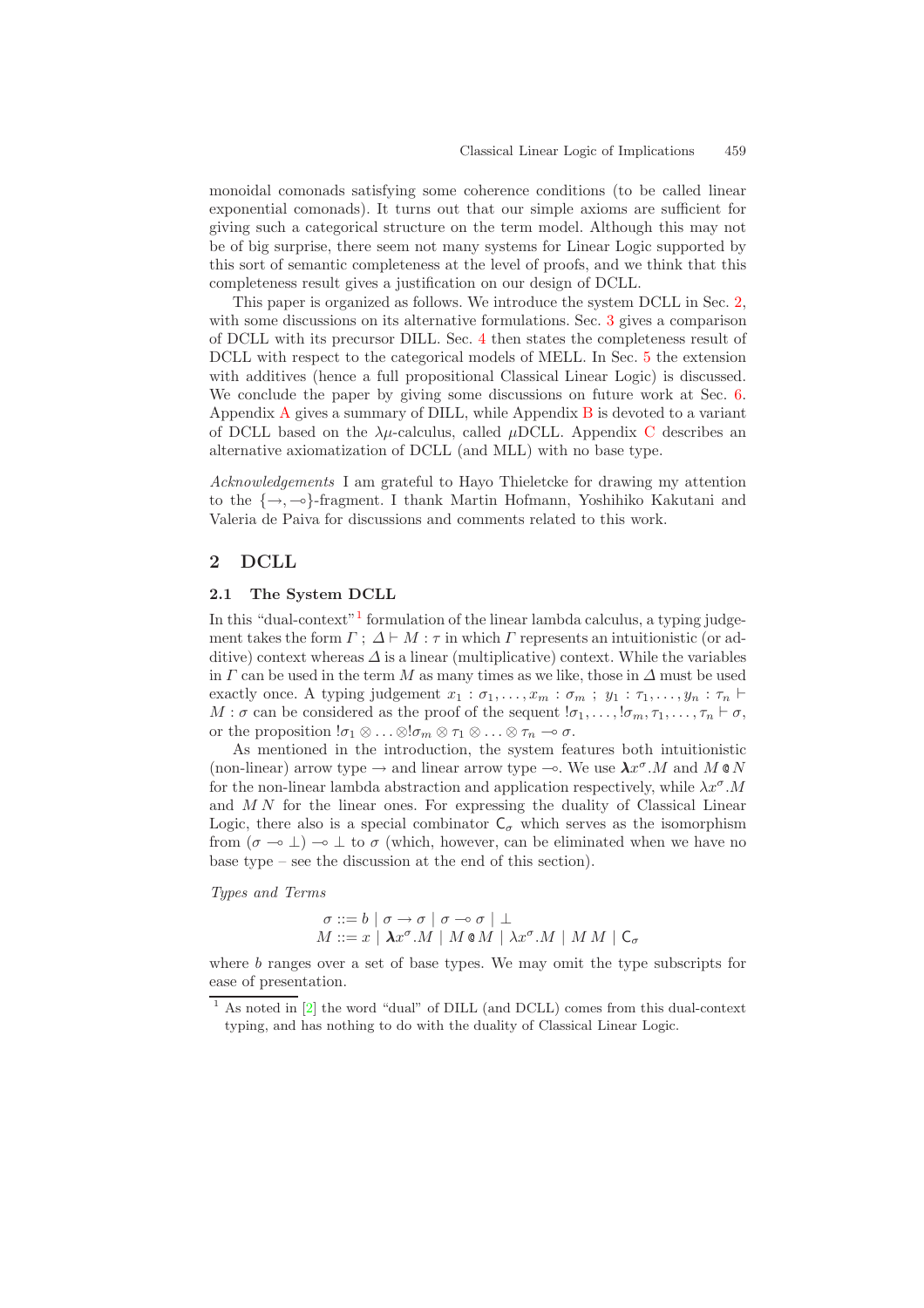<span id="page-2-2"></span><span id="page-2-1"></span>*Typing*

$$
\overline{\Gamma_1, x : \sigma, \Gamma_2; \emptyset \vdash x : \sigma} \quad (\text{Int-Ax}) \qquad \overline{\Gamma_2; x : \sigma \vdash x : \sigma} \quad (\text{Lin-Ax})
$$
\n
$$
\frac{\Gamma, x : \sigma_1; \Delta \vdash M : \sigma_2}{\Gamma_2; \Delta \vdash \lambda x^{\sigma_1} M : \sigma_1 \to \sigma_2} \quad (\to 1) \qquad \frac{\Gamma_2; \Delta \vdash M : \sigma_1 \to \sigma_2 \quad \Gamma_2; \emptyset \vdash N : \sigma_1}{\Gamma_2; \Delta \vdash M \otimes N : \sigma_2} \quad (\to E)
$$
\n
$$
\frac{\Gamma_2; \Delta_2; \sigma_1 \vdash M : \sigma_2}{\Gamma_2; \Delta \vdash \lambda x^{\sigma_1} M : \sigma_1 \to \sigma_2} \quad (\to 1) \frac{\Gamma_2; \Delta_1 \vdash M : \sigma_1 \to \sigma_2 \quad \Gamma_2; \Delta_2 \vdash N : \sigma_1}{\Gamma_2; \Delta_1 \sharp \Delta_2 \vdash M N : \sigma_2} \quad (\to E)
$$
\n
$$
\overline{\Gamma_2; \emptyset \vdash C_{\sigma} : ((\sigma \to \bot) \to \bot) \to \sigma} \quad (\mathsf{C})
$$

where  $\Delta_1 \sharp \Delta_2$  is a merge of  $\Delta_1$  and  $\Delta_2$  [\[2\]](#page-10-2). Thus,  $\Delta_1 \sharp \Delta_2$  represents one of possible merges of  $\Delta_1$  and  $\Delta_2$  as finite lists. We assume that, when we introduce  $\Delta_1 \sharp \Delta_2$ , there is no variable occurring both in  $\Delta_1$  and in  $\Delta_2$ . We write  $\emptyset$  for the empty context. We note that any typing judgement has a unique derivation (hence a typing judgement can be identified with its derivation).

*Axioms*

$$
\begin{array}{rcl}\n(\beta_{\rightarrow}) & (\lambda x.M) \otimes N & = & M[N/x] \\
(\eta_{\rightarrow}) & \lambda x.M \otimes x & = & M \\
(\beta_{\rightarrow}) & (\lambda x.M) N & = & M[N/x] \\
(\eta_{\rightarrow}) & \lambda x.M x & = & M \\
(\mathsf{C}_1) & L(\mathsf{C}_{\sigma} M) & = & M L \\
(\mathsf{C}_2) & \mathsf{C}_{\sigma} (\lambda k^{\sigma - \circ \perp}.k M) & = & M\n\end{array}
$$

where  $M[N/x]$  denotes the capture-free substitution. Note that there is no side condition  $x \notin FV(M)$  for the axiom  $(\eta_{-\infty})$  (and similarly for  $(\mathcal{C}_2)$ ), as linearity prevents x from occuring in M. The equality judgement  $\Gamma$ ;  $\Delta \vdash M = N : \sigma$  for  $\Gamma$ ;  $\Delta \vdash M : \sigma$  and  $\Gamma$ ;  $\Delta \vdash N : \sigma$  is defined as usual.

We note that the axiom  $(C_1)$  is equivalent to  $\lambda k^{\sigma-\alpha}$ .  $k(C_{\sigma} M) = M$ ; thus the last two axioms say that  $C_{\sigma}$  is the inverse of  $\lambda x^{\sigma} \cdot \lambda k^{\sigma-\sigma} \pm k x : \sigma \multimap (\sigma \multimap \bot) \multimap \bot$ .

**Lemma 1.** *The "naturality" of* C *is provable in DCLL:*

<span id="page-2-0"></span>
$$
L^{\sigma-\circ\tau}\left(\mathsf{C}_{\sigma} M^{(\sigma-\circ\perp)-\circ\perp}\right) \;=\; \mathsf{C}_{\tau}\left(\lambda k^{\tau-\circ\perp}.M\left(\lambda x^{\sigma}.k\left(L\,x\right)\right)\right) \;:\; \tau
$$

Proof:

$$
L(C M) \stackrel{\mathsf{C}_2}{=} \mathsf{C} \left( \lambda k. k \left( L(C M) \right) \right) \stackrel{\beta = \alpha}{=} \mathsf{C} \left( \lambda k. (\lambda x. k \left( L x \right) \right) \left( \mathsf{C} M \right) \right) \stackrel{\mathsf{C}_1}{=} \mathsf{C} \left( \lambda k. M \left( \lambda x. k \left( L x \right) \right) \right).
$$

#### **2.2 Alternative Formulations of DCLL**

**Formulation Based on the**  $\lambda \mu$ **-calculus.** Instead of the combinator C for the double-negation elimination, we could use the syntax of the  $\lambda \mu$ -calculus [\[21\]](#page-11-2) for expressing the duality, as done in [\[17\]](#page-11-3) for the multiplicative fragment (MLL).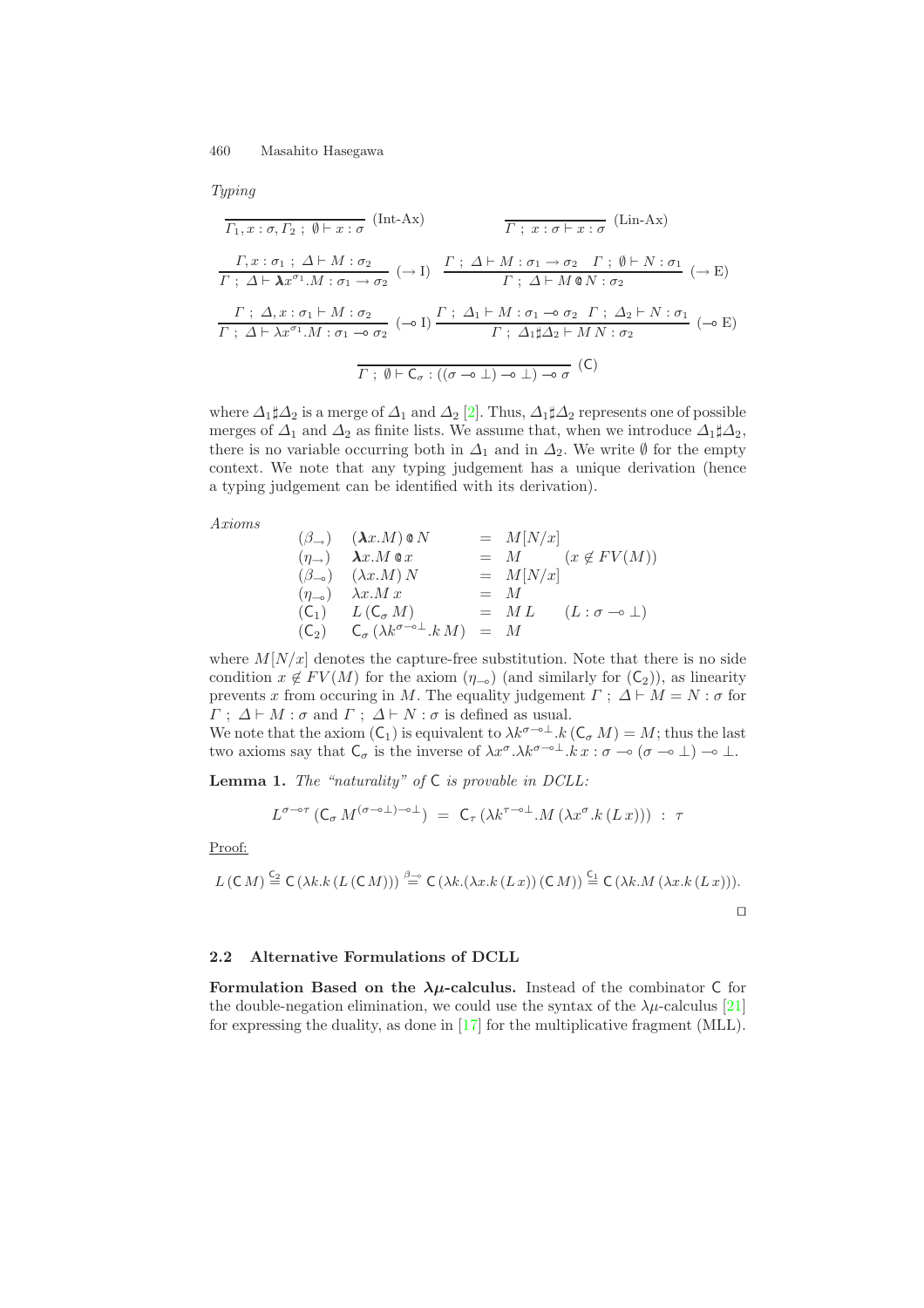<span id="page-3-4"></span><span id="page-3-3"></span>We do not take this approach here as our presentation using  $\mathsf C$  seems sufficiently simple, while the  $\lambda \mu$ -calculus style formulation requires to introduce yet another typing context. For completeness, in Appendix [B](#page-12-0) we present such a system  $(\mu$ DCLL) which is routinely seen to be equivalent to DCLL. A potential benefit of the  $\lambda \mu$ -calculus approach is that it may give a confluent and normalizing reduction system (which cannot be expected for DCLL); also it allows natural treatment of the connective  $\mathcal{R}$  (by introducing the binary  $\mu$ -bindings). See also [\[8\]](#page-10-7) for relevant results.

<span id="page-3-0"></span>**Axiomatization without C.** In DCLL, the following equations are provable: **Lemma 2.**

$$
\begin{array}{l} 1. \ \mathsf{C}_\bot = \lambda m^{{(\bot \multimap \bot)} - \circ \bot}.m\left(\lambda x^\bot.x\right) \\ 2. \ \mathsf{C}_{\sigma \to \tau} = \lambda m^{{((\sigma \to \tau)} - \circ \bot)} \multimap \bot}.\pmb{\lambda} x^\sigma.\mathsf{C}_\tau\left(\lambda k^{\tau - \circ \bot}.m\left(\lambda f^{\sigma \to \tau}.k\left(f \circ x\right)\right)\right) \\ 3. \ \mathsf{C}_{\sigma \to \tau} = \lambda m^{{((\sigma \to \tau)} - \circ \bot)} \multimap \bot.\lambda x^\sigma.\mathsf{C}_\tau\left(\lambda k^{\tau - \circ \bot}.m\left(\lambda f^{\sigma \to \tau}.k\left(f \, x\right)\right)\right) \end{array}
$$

Proof:

- 1.  $C_{\perp} m = (\lambda x^{\perp}.x) (C_{\perp} m) = m (\lambda x^{\perp}.x)$ .
- 2.  $C_{\sigma \to \tau} m \mathbf{e} x = C_{\tau} (\lambda k.k (C_{\sigma \to \tau} m \mathbf{e} x)) = C_{\tau} (\lambda k.(\lambda f.k (f \mathbf{e} x)) (C_{\sigma \to \tau} m)) =$
- $C_{\tau}(\lambda k.m(\lambda f.k(f\otimes x))).$ 3.  $C_{\sigma-\sigma\tau}$  m  $x = C_{\tau} (\lambda k.k (C_{\sigma-\sigma\tau}$  m  $x)) = C_{\tau} (\lambda k.(\lambda f.k (f x)) (C_{\sigma-\sigma\tau}$  m)) =  $C_{\tau} (\lambda k.m(\lambda f.k(fx))).$

<span id="page-3-1"></span>This implies that, if we do not have base types, all DCLL terms can be expressed as just (non-linear and linear) lambda terms, without using the combinator C. By induction we can show

<span id="page-3-2"></span>**Proposition 1.** *For*  $\sigma = \sigma_1 \Rightarrow_1 \ldots \sigma_n \Rightarrow_n \perp$  *(where*  $\Rightarrow_i$  *is either*  $\rightarrow$  *or*  $\rightarrow$ *o*)

$$
C_{\sigma} M \star_1 N_1 \ldots \star_n N_n = M \left( \lambda f^{\sigma} . f \star_1 N_1 \ldots \star_n N_n \right) : \bot
$$

*is provable in DCLL, where*  $M : (\sigma \to \bot) \to \bot$ ,  $N_i : \sigma_i$ , and  $\star_i$  *is a non-linear application if*  $\Rightarrow$ *i is*  $\rightarrow$ *, or a linear application if*  $\Rightarrow$ *i is*  $\rightarrow$ *c*.

If we *define* C's as lambda terms by the equations of Lem. [2](#page-3-0) or Prop. [1,](#page-3-1) then the axiom  $(C_2)$  follow just from the  $\beta\eta$ -axioms for  $\rightarrow$  and  $\rightarrow$ . Therefore it is possible to axiomatize DCLL with no base type as a quotient of the  $\{\rightarrow, \neg \circ\}$ -calculus on the single base type  $\perp$  obtained by adding the axiom  $(C_1)$  for these defined C's. In fact all of them are derivable from the following single instance and the  $\beta\eta$ -axioms for  $\rightarrow$  and  $\rightarrow$ :

$$
L(\lambda x^{\sigma}.M(\lambda f^{\sigma-\circ\perp}.fx)) = ML
$$

where  $L : (\sigma \to \bot) \to \bot$  and  $M : ((\sigma \to \bot) \to \bot) \to \bot$ .<sup>[2](#page-3-2)</sup> So it suffices to have the standard  $\beta\eta$ -axioms and this equation; Appendix [C](#page-14-1) describes the resulting system (as well as its multiplicative fragment MLL).

<sup>&</sup>lt;sup>2</sup> This in fact amounts to the infamous (in)equality known as "triple unit problem" (which asks if two canonical endomorphisms on  $((A \rightarrow I) \rightarrow I) \rightarrow I$  are the same in a symmetric monoidal closed category, see [\[19,](#page-11-4) [16\]](#page-11-5)) if one replaces  $\perp$  by *I*.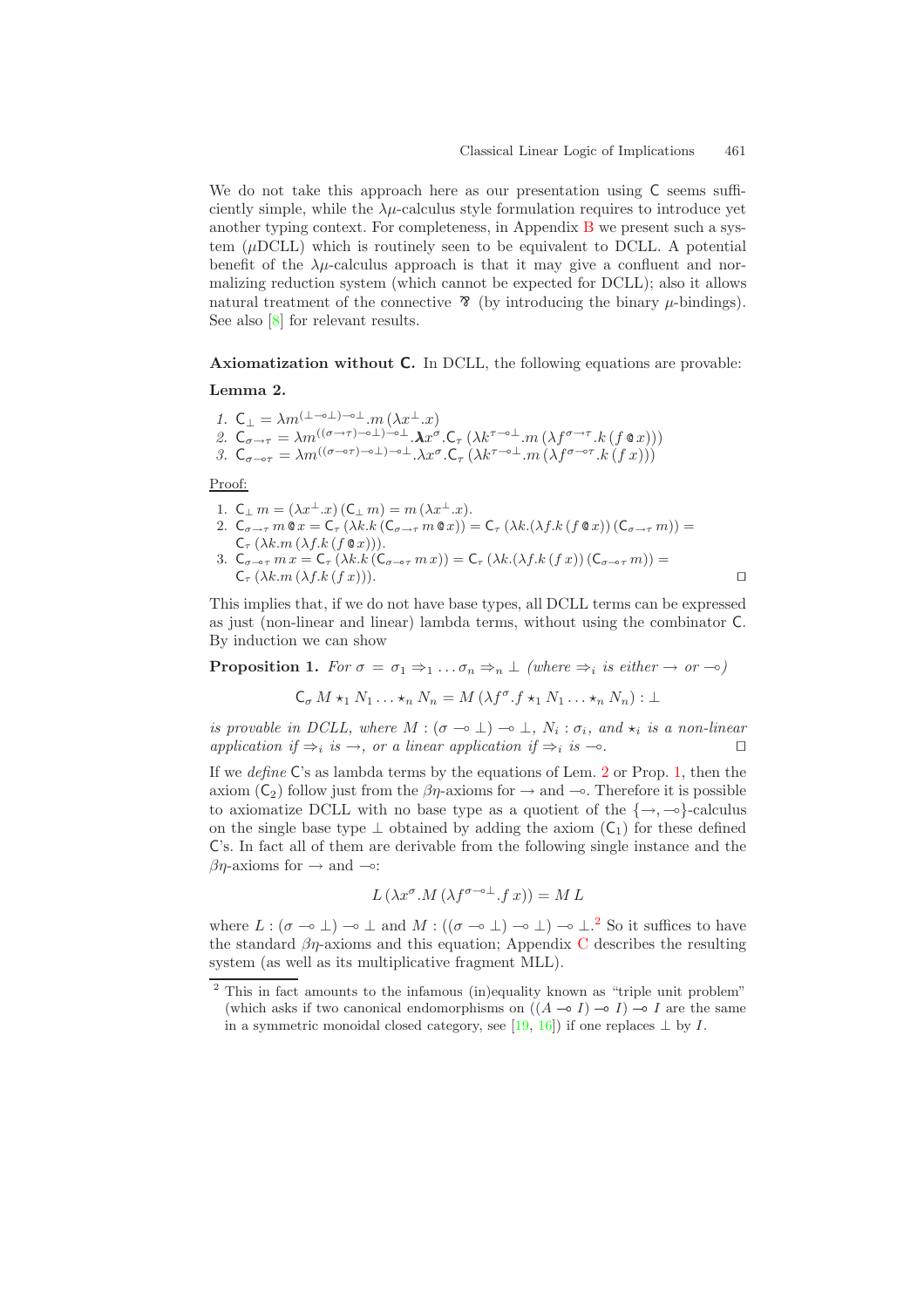## <span id="page-4-0"></span>**3 DILL in DCLL**

The primitive constructs of DILL (summarized in Appendix [A\)](#page-11-6) can be defined in DCLL as follows:

I  $\equiv \bot \rightarrow \bot$  $\sigma_1 \otimes \sigma_2$   $\equiv (\sigma_1 \multimap \sigma_2 \multimap \bot) \multimap \bot$  $\sigma = (\sigma \to \bot) \to \bot$ \*  $\equiv \lambda x^{\perp}.x$ let \* be  $M^I$  in  $N^{\tau}$   $\equiv \mathsf{C}_{\tau} (\lambda k^{\tau-\circ\perp}.M(k\,N))$  $\begin{array}{lll} \mbox{let } * & \mbox{be } M^I \mbox{ in } N^\tau & \equiv \mathsf{C}_\tau \left( \lambda k^{\tau - \circ \perp}. M \left( k \, N \right) \right) \\ M^{\sigma_1} \otimes N^{\sigma_2} & \equiv \lambda k^{\sigma_1 - \circ \sigma_2 - \circ \perp}.k \, M \, N \end{array}$ let  $x^{\sigma_1} \otimes y^{\sigma_2}$  be  $M^{\sigma_1 \otimes \sigma_2}$  in  $N^{\tau} \equiv C_{\tau} (\lambda k^{\tau-\sigma \perp} M (\lambda x^{\sigma_1} \cdot \lambda y^{\sigma_2} \cdot k N))$ <br> $M^{\sigma} \equiv \lambda h^{\sigma \to \perp} h \otimes M$  $\equiv \lambda h^{\sigma \to \perp}.h \otimes M$ <br>  $\equiv \mathsf{C}_{\tau}(\lambda k^{\tau \to \perp}.M(\lambda x^{\sigma}.k N))$ let  $!x^{\sigma}$  be  $M^{!\sigma}$  in  $N^{\tau}$ 

(It is also possible to introduce connectives ? and  $\mathcal{B}$  by  $? \sigma \equiv (\sigma \multimap \bot) \rightarrow \bot$ and  $\sigma_1 \mathcal{R} \sigma_2 \equiv (\sigma_1 \multimap \bot) \multimap (\sigma_2 \multimap \bot) \multimap \bot$ , though giving the term expressions associated to these connectives seems less obvious.)

Below we shall see that this encoding is sound, for both the typing and equational theory.

**Lemma 3.** *Derivation rules of typing judgements in DILL are admissible in DCLL.*

Proof: We shall spell out the cases of introduction and elimination rules for !

$$
\frac{\Gamma \; ; \; \emptyset \vdash M : \sigma}{\Gamma \; ; \; \emptyset \vdash !M : !\sigma} \; (\text{!I}) \quad \frac{\Gamma \; ; \; \Delta_1 \vdash M : !\sigma \quad \Gamma, x : \sigma \; ; \; \Delta_2 \vdash N : \tau}{\Gamma \; ; \; \Delta_1 \sharp \Delta_2 \vdash \text{let } !x^{\sigma} \text{ be } M \text{ in } N : \tau} \; (\text{! E})
$$

which are derivable in DCLL as follows.

$$
\frac{\Gamma \; ; \; h: \sigma \to \bot \vdash h: \sigma \to \bot \quad \text{Lin-Ax} \quad \Gamma \; ; \; \emptyset \vdash M : \sigma}{\Gamma \; ; \; h: \sigma \to \bot \vdash h \bullet M : \bot} \to \text{E}
$$
\n
$$
\frac{\Gamma \; ; \; h: \sigma \to \bot \vdash h \bullet M : \bot}{\Gamma \; ; \; \emptyset \vdash !M \equiv \lambda h^{\sigma \to \bot}.h \bullet M : (\sigma \to \bot) \to \bot \equiv !\sigma} \to \text{I}
$$
\n
$$
\frac{\Gamma, x: \sigma \; ; \; k: \tau \to \bot \vdash k : \tau \to \bot \quad \text{Lin-Ax} \quad \Gamma, x: \sigma \; ; \; \Delta_2 \vdash N : \tau}{\Gamma, x: \sigma \; ; \; \Delta_2, k: \tau \to \bot \vdash k : \tau \to \bot \quad \text{An} \quad \text{I}} \to \text{E}
$$
\n
$$
\frac{\Gamma \; ; \; \Delta_1 \vdash M : !\sigma \equiv (\sigma \to \bot) \to \bot \quad \Gamma \; ; \; \Delta_2, k: \tau \to \bot \vdash A x^{\sigma}.k \quad \text{I}}{\Gamma \; ; \; \Delta_1 \sharp \Delta_2, k: \tau \to \bot \vdash M (\lambda x^{\sigma}.k \quad \text{I}) : \bot} \to \text{E}
$$
\n
$$
\frac{\Gamma \; ; \; \Delta_1 \sharp \Delta_2 \vdash \text{I}}{\Gamma \; ; \; \Delta_1 \sharp \Delta_2 \vdash \text{I}} \to \text{E}
$$
\n
$$
\frac{\Gamma \; ; \; \Delta_1 \sharp \Delta_2 \vdash \text{I}}{\Gamma \; ; \; \Delta_1 \sharp \Delta_2 \vdash \text{I}} \to \text{E}
$$

<span id="page-4-2"></span><span id="page-4-1"></span>The cases of  $I$  and  $\otimes$  are derived similarly.  $\Box$ 

**Theorem 1.** *Equality axioms in DILL are admissible in DCLL.*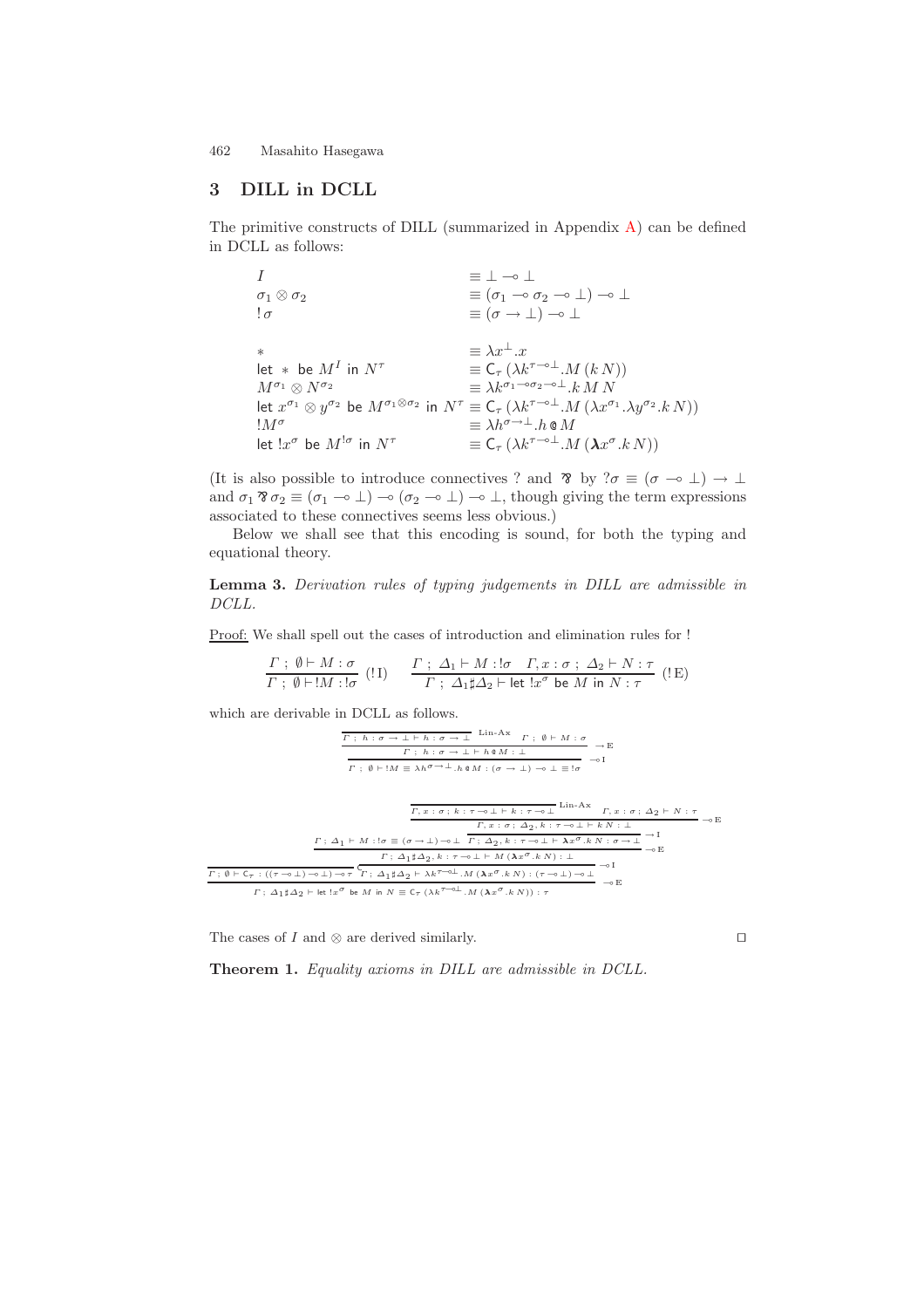Proof: The  $\beta$ -axioms are easy:

let ∗ be ∗ in N ≡ C (λk.(λx.x) (k N)) = C (λk.k N) = N let x ⊗ y be M<sup>1</sup> ⊗ M<sup>2</sup> in N ≡ C (λk.(λh.h M<sup>1</sup> M2) (λx.λy.k N)) = C (λk.(λx.λy.k N) M<sup>1</sup> M2) = C (λk.k N[M1/x, M2/y]) = N[M1/x, M2/y] let !x be !M in N ≡ C (λk.(λh.h @ M) (λλx.k N)) = C (λk.(λλx.k N) @ M) = C (λk.k N[M/x]) = N[M/x]

The  $\eta\text{-axioms}$  are slightly more subtle.

let \* be M in \* 
$$
\equiv C(\lambda k.M (k (\lambda x.x)))
$$
  
\t\t\t\t $= \lambda y.(\lambda k.M (k (\lambda x.x)))(\lambda f.f y)$  (Prop.1)  
\t\t\t\t $= \lambda y.M ((\lambda f.f y) (\lambda x.x))$   
\t\t\t\t $= \lambda y.M ((\lambda x.x) y)$   
\t\t\t\t $= \lambda y.M y$   
\t\t\t\t $= M$   
let  $x \otimes y$  be M in  $x \otimes y \equiv C(\lambda k.M (\lambda xy.k (\lambda n.n x y)))$   
\t\t\t\t $= \lambda u. (\lambda k.M (\lambda xy.k (\lambda n.n x y))) (\lambda f.f u)$  (Prop.1)  
\t\t\t\t $= \lambda u.M (\lambda xy. (\lambda f.f u) (\lambda n.n x y))$   
\t\t\t\t $= \lambda u.M (\lambda xy. u x y)$   
\t\t\t\t $= \lambda u.M u$   
\t\t\t\t $= M$   
let  $\exists x$  be M in  $\exists x \equiv C(\lambda k.M (\lambda x.k (\lambda h.h @ x)))$   
\t\t\t\t $= \lambda u. (\lambda k.M (\lambda x.k (\lambda h.h @ x))) (\lambda f.f u)$  (Prop.1)  
\t\t\t\t $= \lambda u.M (\lambda x. (\lambda f.f u) (\lambda h.h @ x))$   
\t\t\t\t $= \lambda u.M (\lambda x. (\lambda f.f u) (\lambda h.h @ x))$   
\t\t\t\t $= \lambda u.M (\lambda x. (\lambda h.h @ x) u)$   
\t\t\t\t $= \lambda u.M u$   
\t\t\t\t $= M$ 

There remain (30 instances of) axioms for commuting conversions which, for instance, can be shown as

$$
L\left(\text{let } !x \text{ be } M \text{ in } N\right) \equiv L\left(\text{C}\left(\lambda k.M\left(\pmb{\lambda} x.k \, N\right)\right)\right) \\
= \text{C}\left(\lambda h.(\lambda k.M\left(\pmb{\lambda} x.k \, N\right)\right)\left(\lambda y.h\left(L y\right)\right)\right) \\
= \text{C}\left(\lambda h.M\left(\pmb{\lambda} x.\left(\lambda y.h\left(L y\right)\right) N\right)\right) \\
= \text{C}\left(\lambda h.M\left(\pmb{\lambda} x.h\left(L N\right)\right)\right) \\
= \text{let } !x \text{ be } M \text{ in } L N
$$
\n
$$
\text{let } !x \text{ be } M \text{ in } \lambda y.N \equiv \text{C}\left(\lambda k.M\left(\pmb{\lambda} x.k\left(\lambda y.N\right)\right)\right) \\
= \lambda y.C\left(\lambda h.(\lambda k.M\left(\pmb{\lambda} x.k\left(\lambda y.N\right)\right)\right)\left(\lambda f.h\left(f y\right)\right)\right) \text{ (Lem. 2)} \\
= \lambda y.C\left(\lambda h.M\left(\pmb{\lambda} x.\left(\lambda f.h\left(f y\right)\right)\left(\lambda y.N\right)\right)\right) \\
= \lambda y.C\left(\lambda h.M\left(\pmb{\lambda} x.h N\right)\right) \\
= \lambda y. \text{ (let } !x \text{ be } M \text{ in } N)
$$

We leave the other cases as exercises for the interested readers.  $\hfill \Box$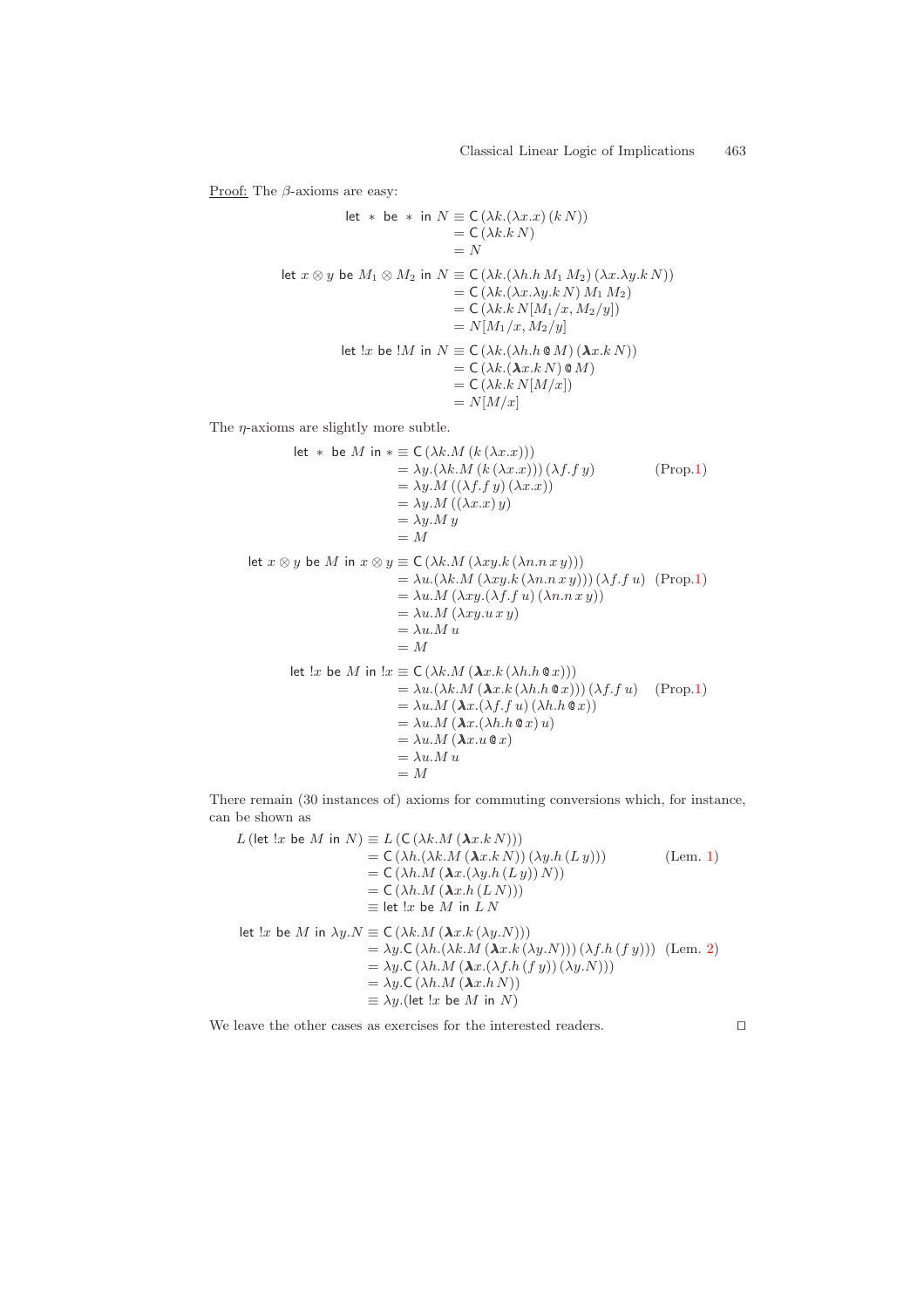# <span id="page-6-3"></span><span id="page-6-2"></span><span id="page-6-0"></span>**4 Completeness for Categorical Models**

An important implication of Thm. [1,](#page-4-1) together with the result in [\[2\]](#page-10-2) (completeness via the term model construction), is that the term model of DCLL forms a model of DILL, i.e., a symmetric monoidal closed category equipped with a symmetric monoidal comonad satisfying certain coherence conditions (see e.g. [\[7\]](#page-10-8)) which we shall call a "linear exponential comonad" (following  $[15]$ ).<sup>[3](#page-6-1)</sup>

**Definition 1 (linear exponential comonad).** *A symmetric monoidal comonad*  $!= (!, \varepsilon, \delta, m_{A,B}, m_I)$  *on a symmetric monoidal category*  $\mathcal C$  *is called a* linear exponential comonad *when the category of its coalgebras is a category of commutative comonoids – that is:*

- $-$  for each free !-coalgebra (! $A, \delta_A$ ) there are specified monoidal natural trans*formations*  $e_A$  :  $A \rightarrow I$  *and*  $d_A$  :  $A \rightarrow A \otimes A$  *which form a commutative comonoid*  $(lA, e_A, d_A)$  *in* C *and also are coalgebra morphisms from*  $(lA, \delta_A)$ *to*  $(I, m_I)$  *and*  $(!A \otimes !A, m_{A, A} \circ (\delta_A \otimes \delta_A))$  *respectively, and*
- $-$  *any coalgebra morphism from*  $(1A, \delta_A)$  *to*  $(1B, \delta_B)$  *is also a comonoid morphism from*  $(lA, e_A, d_A)$  *to*  $(lB, e_B, d_B)$ *.*

<span id="page-6-1"></span>Moreover, the symmetric monoidal closed category given by the term model of DCLL is a *\*-autonomous category* [\[3,](#page-10-9) [4\]](#page-10-10) if we take  $\perp$  as the dualizing object. Recall that a ∗-autonomous category can be characterized as a symmetric monoidal closed category with an object  $\perp$  such that the canonical morphism from  $\sigma$  to  $(\sigma \rightarrow \bot) \rightarrow \bot$  is an isomorphism — in the term model of DCLL, the inverse is given by the combinator  $C_{\sigma}$ .

On the other hand, all the axioms of DCLL are sound with respect to interpretations in such categorical models, where a typing judgement

$$
x_1 : \sigma_1, \ldots, x_m : \sigma_m ; y_1 : \tau_1, \ldots, y_n : \tau_n \vdash M : \sigma
$$

is inductively interpreted as a morphism  $[x_1 : \sigma_1, \ldots ; y_1 : \tau_1, \ldots \vdash M : \sigma]$  from  $:[\sigma_1] \otimes \ldots \otimes [\sigma_m] \otimes [\tau_1] \otimes \ldots \otimes [\tau_n]$  to  $[\sigma]$  in the \*-autonomous category with the linear exponential comonad !. Thus we have:

**Theorem 2 (categorical completeness).** *The equational theory of DCLL is sound and complete for categorical models given by* ∗*-autonomous categories with linear exponential comonads:*  $\Gamma$ ;  $\Delta \vdash M = N$ :  $\sigma$  *is provable if and only if*  $[\Gamma; \Delta \vdash M : \sigma] = [\Gamma; \Delta \vdash N : \sigma]$  *holds for every such models.* 

<sup>&</sup>lt;sup>3</sup> In [\[2\]](#page-10-2) a model of DILL is described as a symmetric monoidal adjunction between a cartesian closed category and a symmetric monoidal closed category (Benton's LNL model [\[5\]](#page-10-11)). It is known that such an "adjunction model" gives rise to a linear exponential comonad on the symmetric monoidal closed category part. Conversely, a symmetric monoidal closed category with a linear exponential comonad has at least one symmetric monoidal adjunction from a cartesian closed category so that it induces the linear exponential comonad (such an adjunction is not unique in general, though). Therefore, for our purpose (the completeness result as stated here), it does not matter which class of structures we choose as models. However we must be careful when we talk about the morphisms between models, e.g. to use the term model of DILL (or DCLL) as a classifying category of such structures.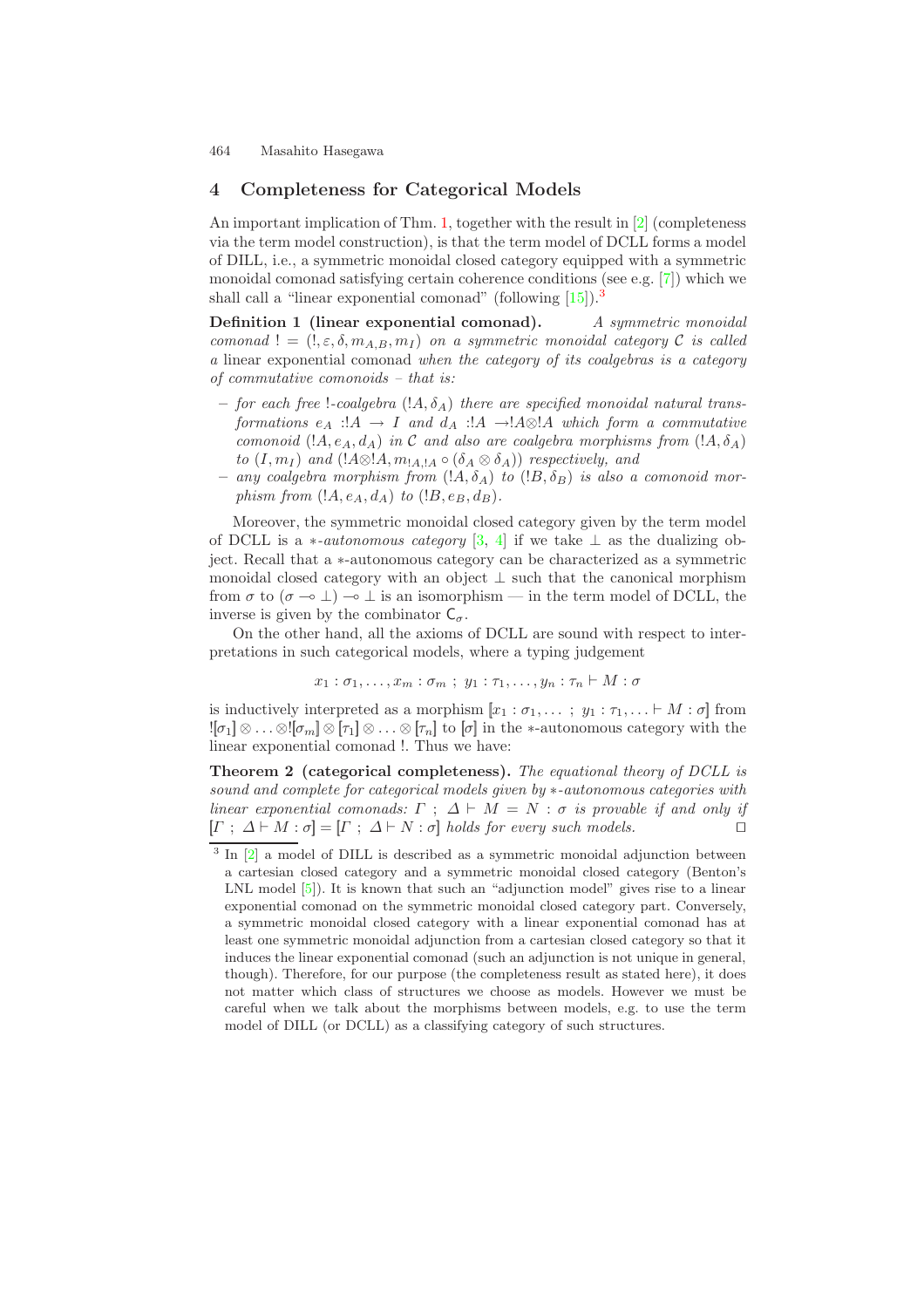## <span id="page-7-0"></span>**5 Additives**

It is fairly routine to enrich DCLL with additives. We add the cartesian product  $&$  and its unit  $\top$ , and terms

$$
\frac{\Gamma : \Delta \vdash M : \sigma \quad \Gamma : \Delta \vdash N : \tau}{\Gamma : \Delta \vdash M : \sigma \& \tau} \quad (\&\mathbf{I})
$$
\n
$$
\frac{\Gamma : \Delta \vdash M : \sigma \& \tau}{\Gamma : \Delta \vdash \langle M, N \rangle : \sigma \& \tau} \quad (\&\mathbf{I})
$$
\n
$$
\frac{\Gamma : \Delta \vdash M : \sigma \& \tau}{\Gamma : \Delta \vdash \mathsf{fst}_{\sigma,\tau} M : \sigma} \quad (\&\mathbf{E}_L) \qquad \frac{\Gamma : \Delta \vdash M : \sigma \& \tau}{\Gamma : \Delta \vdash \mathsf{snd}_{\sigma,\tau} M : \tau} \quad (\&\mathbf{E}_R)
$$

and the standard axioms

$$
M = \langle \rangle \quad (M : \top)
$$
  
fst  $\langle M, N \rangle = M$   
snd  $\langle M, N \rangle = N$   
 $\langle \text{fst } M, \text{snd } M \rangle = M$ 

Again we do not need any additional axiom for commuting conversions. Furthermore, it is possible to eliminate the C combinators for additives as we can prove (using Lem. [1](#page-2-0) for the latter case)

#### **Lemma 4.**

1. 
$$
C_{\tau} = \lambda m^{(\tau - \delta \perp) - \delta \perp}. \langle \rangle
$$
  
\n2. 
$$
C_{\sigma \& \tau} = \lambda m^{((\sigma \& \tau) - \delta \perp)}.
$$
  
\n
$$
\langle C_{\sigma} (\lambda k^{\sigma - \delta \perp}. m (\lambda z^{\sigma \& \tau}. k (\text{fst}_{\sigma, \tau} z))), C_{\tau} (\lambda h^{\tau - \delta \perp}. m (\lambda z^{\sigma \& \tau}. h (\text{snd}_{\sigma, \tau} z)))) \square
$$

In particular, if we do not have base types, it is possible to axiomatize DCLL with additives as a quotient of a typed lambda calculus (with  $\rightarrow$ ,  $\rightarrow$ ,  $\top$ , & ) on a single base type ⊥, in the same way as described at the end of Sec. [2.](#page-1-0)

The coproduct  $\oplus$  and its unit 0 are given by  $\sigma_1 \oplus \sigma_2 \equiv ((\sigma_1 \multimap \bot) \& (\sigma_2 \multimap$  $\perp$ ))  $\sim$  ⊥ and 0  $\equiv$   $\top$   $\sim$  ⊥ as usual. The associated term constructs are

$$
\frac{\Gamma : \Delta \vdash M : \sigma}{\Gamma : \Delta \vdash \text{inl}_{\sigma,\tau} M \equiv \lambda k^{(\sigma-\circ\bot)} \cdot \text{fst}_{\sigma-\circ\bot, \tau-\circ\bot} k M : \sigma \oplus \tau} (\oplus I_L)
$$
\n
$$
\frac{\Gamma : \Delta \vdash N : \tau}{\Gamma : \Delta \vdash \text{inr}_{\sigma,\tau} N \equiv \lambda k^{(\sigma-\circ\bot)} \cdot \text{St}_{\sigma-\circ\bot, \tau-\circ\bot} k N : \sigma \oplus \tau} (\oplus I_R)
$$
\n
$$
\frac{\Gamma : \Delta \vdash L : \sigma \oplus \tau \quad \Gamma : \Delta, x : \sigma \vdash M : \theta \quad \Gamma : \Delta, y : \tau \vdash N : \theta}{\Gamma : \Delta \vdash \text{case } L \text{ of } \text{inl} x^{\sigma} \mapsto M \parallel \text{inr} y^{\tau} \mapsto N \equiv}
$$
\n
$$
\frac{\mathsf{C}_{\theta}(\lambda k^{\theta-\circ\bot} \cdot L \langle \lambda x^{\sigma} \cdot k M, \lambda y^{\tau} \cdot k N \rangle) : \theta}{\mathsf{C}_{\theta}(\lambda k^{\theta-\circ\bot} \cdot L \langle \lambda x^{\sigma} \cdot k M, \lambda y^{\tau} \cdot k N \rangle) : \theta}
$$

They do satisfy the standard axioms for coproducts as well as a number of commuting conversion axioms.

A category-theoretic model of DCLL extended with additives can be given as a ∗-autonomous category with a linear exponential comonad and finite products. The soundness and completeness results in the last section easily extend for this setting.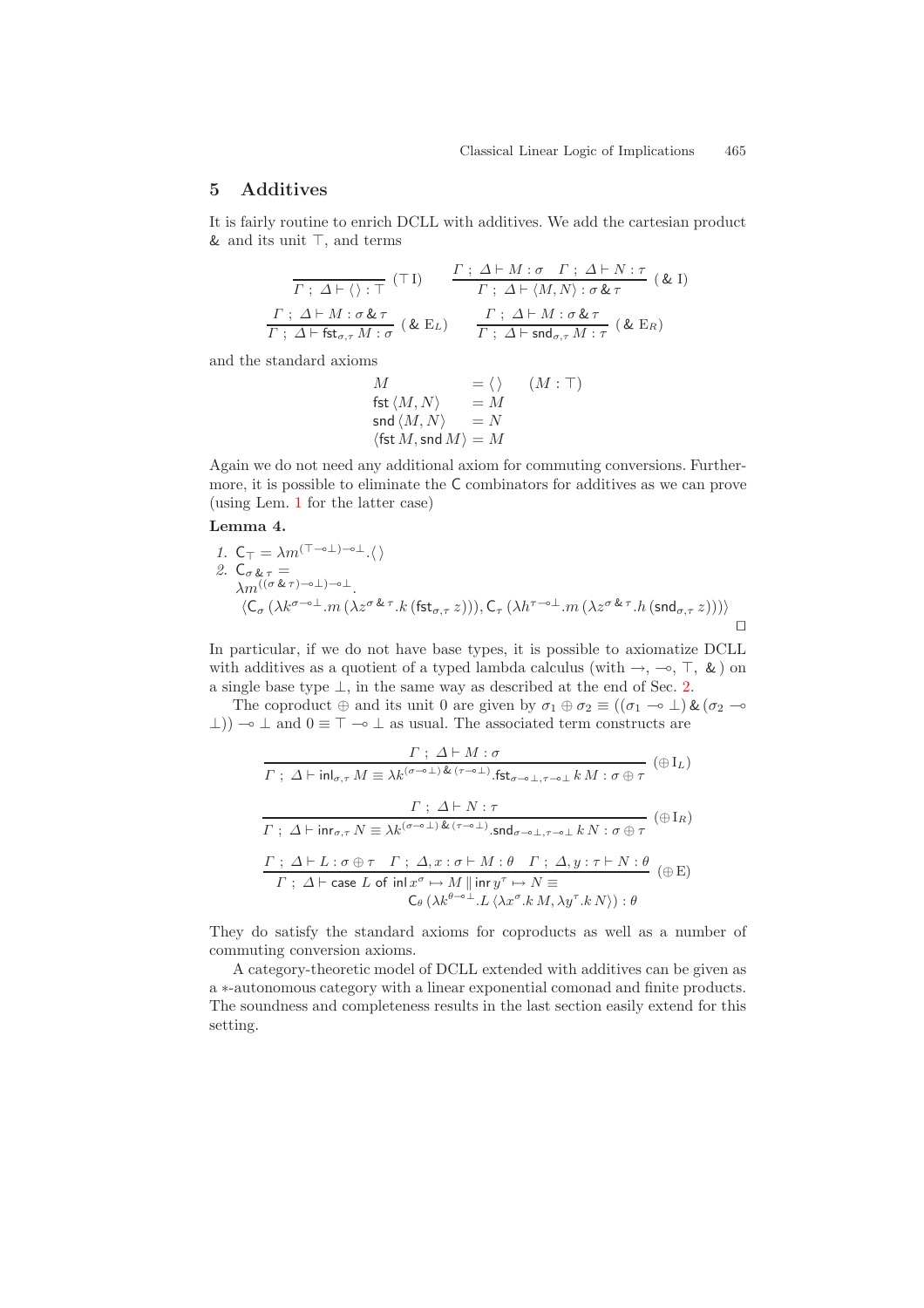## <span id="page-8-6"></span><span id="page-8-5"></span><span id="page-8-1"></span><span id="page-8-0"></span>**6 Discussions and Future Work**

#### **6.1 DCLL as a Typed Intermediate Language**

The design of DCLL is heavily inspired from our experience (and still on-going project) on the study of compiling (mostly call-by-value typed) programming languages into linearly typed intermediate languages [\[13\]](#page-10-5), which has been briefly mentioned in the introduction.

In [\[6\]](#page-10-4) the  $\{\rightarrow, -\circ\}$ -fragment of DILL (with recursive types) is used as the target language of CPS transformations. In  $[13]$  we extend the idea of  $[6]$  to general monadic transformations into the  $\{!,\neg \circ\}$ -fragment of DILL, and have observed that the  $\{\rightarrow, -\infty\}$ -fragment is full in the  $\{!, -\infty\}$ -fragment<sup>[4](#page-8-2)</sup> (hence both approaches essentially agree, as long as we talk about CPS transformations). In these studies the "linearly-used continuation monad"  $((-) \rightarrow \theta) \rightarrow \theta$  plays the key role<sup>[5](#page-8-3)</sup> : $\rightarrow$  for continuations, and  $\rightarrow$  for the linearity of their passing. The choice of connectives of DCLL then comes to us naturally;  $\rightarrow$  and  $\rightarrow$  come first, and we regard the exponential ! as the special case of the linearly-used continuation monad by letting  $\theta$  be  $\perp$ :  $\sigma \simeq ($ :  $\sigma \rightarrow \perp)$   $\rightarrow \perp \simeq (\sigma \rightarrow \perp)$   $\rightarrow \perp$ .

<span id="page-8-2"></span>It is also interesting to re-examine the previous work on applying Classical Linear Logic to programming languages with control features [\[9,](#page-10-12) [20\]](#page-11-8) using DCLL; in particular Filinski's work [\[9\]](#page-10-12) seems to share several ideas with the design of DCLL.

### <span id="page-8-3"></span>**6.2 Is "!" better than "***→***"?**

<span id="page-8-4"></span>A possible criticism on DCLL is on its indirect treatment of the exponentials, which have been regarded as the central feature of Linear Logic by many people (though there are some exceptions, e.g.  $[24, 22, 18]$  $[24, 22, 18]$  $[24, 22, 18]$  $[24, 22, 18]$  $[24, 22, 18]$ <sup>[6](#page-8-4)</sup>). We used to consider ! as a primitive and  $\rightarrow$  as a derived connective as  $\sigma \rightarrow \tau \equiv ! \sigma \rightarrow \tau$ , but not in the other way (i.e.  $!\sigma \equiv (\sigma \rightarrow \bot) \rightarrow \bot$  as we do in DCLL).

However, even in the Intuitionistic Linear Logic, the full completeness of the  $\{\rightarrow, \neg \}$ -fragment in the  $\{!, \neg \}$ -fragment tells us that  $\rightarrow$  is no less delicate than ! at the level of proofs (terms), while  $\{\rightarrow, -\infty\}$  enjoys much simpler term structures and nice properties like confluence and strong normalization. And, in Classical Linear Logic,  $\{\rightarrow, \neg o, \bot\}$  is literally isomorphic to  $\{!, \neg o, \bot\}$  — then it is not unnatural to use the technically simpler presentation.

<sup>4</sup> This result is shown by mildly extending the proof of full completeness of Girard's translation from the simply typed lambda calculus into the  $\{!, -\diamond\}$ -fragment of DILL [\[12\]](#page-10-13).

 $5$  This is *not* a monad on the term model of DILL; it is a monad on a suitable subcategory of the category of !-coalgebras.

<sup>&</sup>lt;sup>6</sup> In particular Plotkin's system [\[22\]](#page-11-10) is the *second-order*  $\{\rightarrow, \rightarrow\}$ -calculus in which other connectives of DILL including ! are definable in the similar way as we do in DCLL, for example  $\sigma$  as  $\forall X.(\sigma \rightarrow X) \rightarrow X$ . In fact it suffices to add an axiom  $L^{\sigma-\sigma\tau}$   $(M^{\forall X.(\sigma-\sigma X)-\sigma X}\sigma(\lambda x^{\sigma}.x)) = M \tau L$  (which just says  $\sigma \simeq \forall X.(\sigma -\sigma X)$  $X$ )  $\rightarrow$  X) to give the structure of models of DILL to the term model of this calculus – the story is completely analogous to the case of DCLL.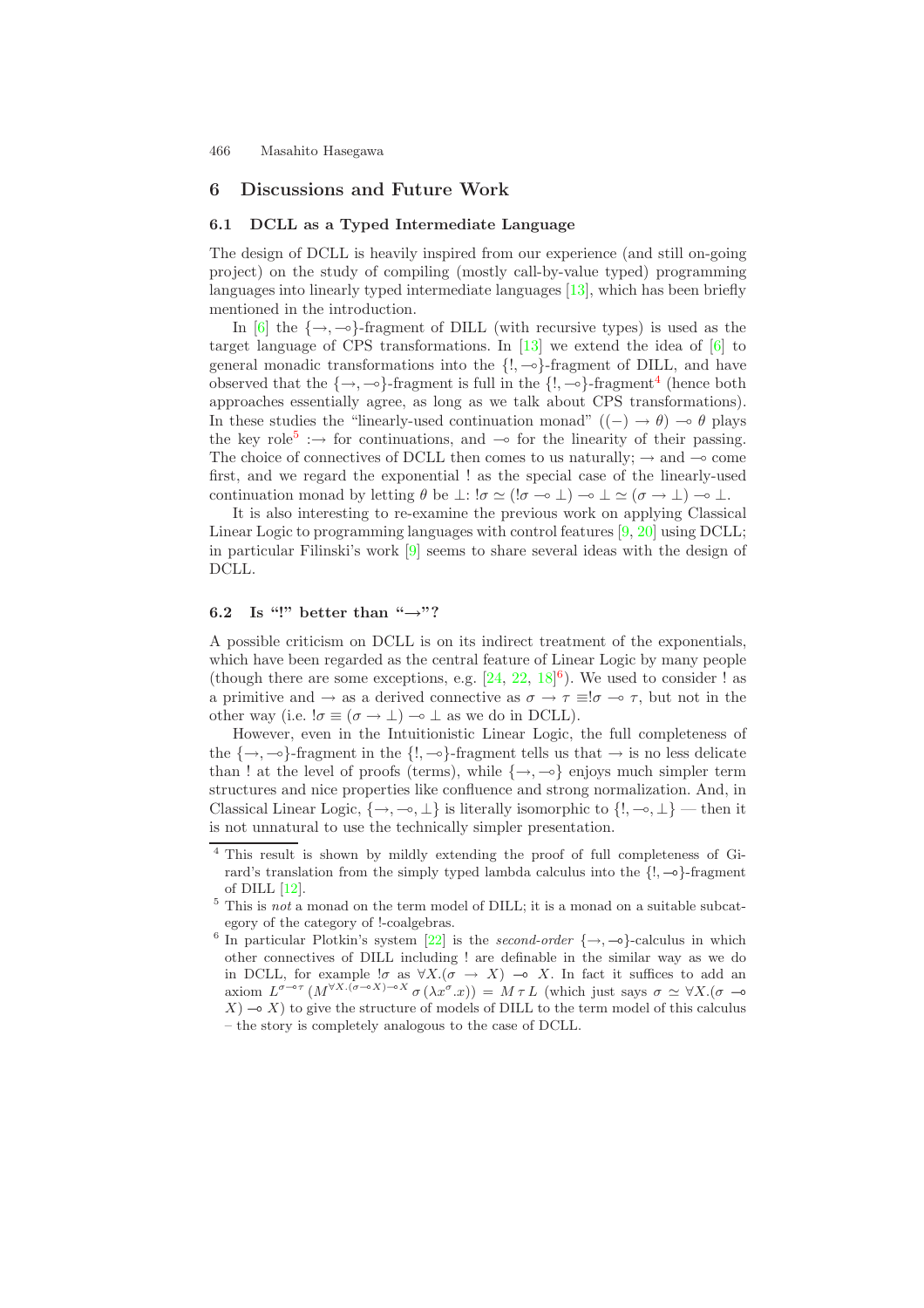<span id="page-9-1"></span><span id="page-9-0"></span>Moreover, as mentioned above, DCLL do have natural advantages in programming language theory. From such an application-oriented view, we think that the simplicity of DCLL is undeniably attractive. See also [\[18\]](#page-11-12) for relevant discussions on the  $\{\rightarrow, \neg \circ, \otimes, I, \&, \top\}$ -fragment and its fibration-based models (which can be adopted for DCLL without problem).

# **6.3** Why not  $\sigma^{\perp^{\perp}} = \sigma$

Another possible source of criticism would be the way we deal with the duality, which again is the essential feature of Classical Linear Logic. Many systems for Classical Linear Logic, especially those of proof nets, identify the type  $\sigma^{\perp}$  $(=(\sigma \rightarrow \bot) \rightarrow \bot)$  with  $\sigma$ . On the other hand, in DCLL (and some other termbased systems like [\[8\]](#page-10-7)) they are just isomorphic, and we explicitly have terms for the isomorphisms. The essential reason of this non-identification in DCLL is that we intend it to have ∗-autonomous categories with linear exponential comonads as models, rather than those with *strict* involution (i.e.  $(-)^{\perp}$  is the identity functor and the canonical isomorphism  $\sigma \stackrel{\simeq}{\rightarrow} \sigma^{\perp}$  is an identity arrow), as we think that having a strict involution is not a natural assumption on semantic models. (However, it might be the case that any ∗-autonomous category is equivalent to a ∗-autonomous category with strict involution, and if this is true, this design choice would be just a matter of taste. )

## **6.4 ILL vs. CLL**

We believe that the relationship between Intuitionistic Linear Logic and Classical Linear Logic – at the level of proofs rather than that of provability – has not been sufficiently sorted out yet. Let us state the problems in terms of DCLL.

The first question concerns the converse of Thm. [1.](#page-4-2)

*Conjecture 1 (conservativity, or completeness).* The equational theory of DCLL is conservative over that of DILL. That is,  $\Gamma$ ;  $\Delta \vdash M = N : \sigma$  is provable in DILL if and only if it is provable in DCLL (via the encoding given in Sec. [3](#page-4-0) – the "only if" part follows from Thm. [1\)](#page-4-2).

The second question is on the *fullness* of Intuitionistic Linear Logic in Classical Linear Logic.

*Conjecture 2 (fullness).* DILL is full in DCLL. That is, if  $\Gamma$ ;  $\Delta \vdash N : \sigma$  is derivable in DCLL and all the types in  $\Gamma$ ,  $\Delta$  and  $\sigma$  stay in DILL, then there exists a DILL-term  $\Gamma$ ;  $\Delta \vdash M : \sigma$  so that  $\Gamma$ ;  $\Delta \vdash M = N : \sigma$  is provable in DCLL.

Note that the corresponding results for multiplicative fragments are already known: MILL is fully complete in MLL, see for instance [\[15\]](#page-11-13). We also know that MILL is fully complete in DILL  $[11]$  – but how about DILL and DCLL? In fact, one of our motivations to introduce DCLL has been to provide a manageable foundation for attacking this question. We expect that this will be positively solved by using the model construction techniques (categorical glueing / logical relations) in  $[23, 15]$  $[23, 15]$  $[23, 15]$ .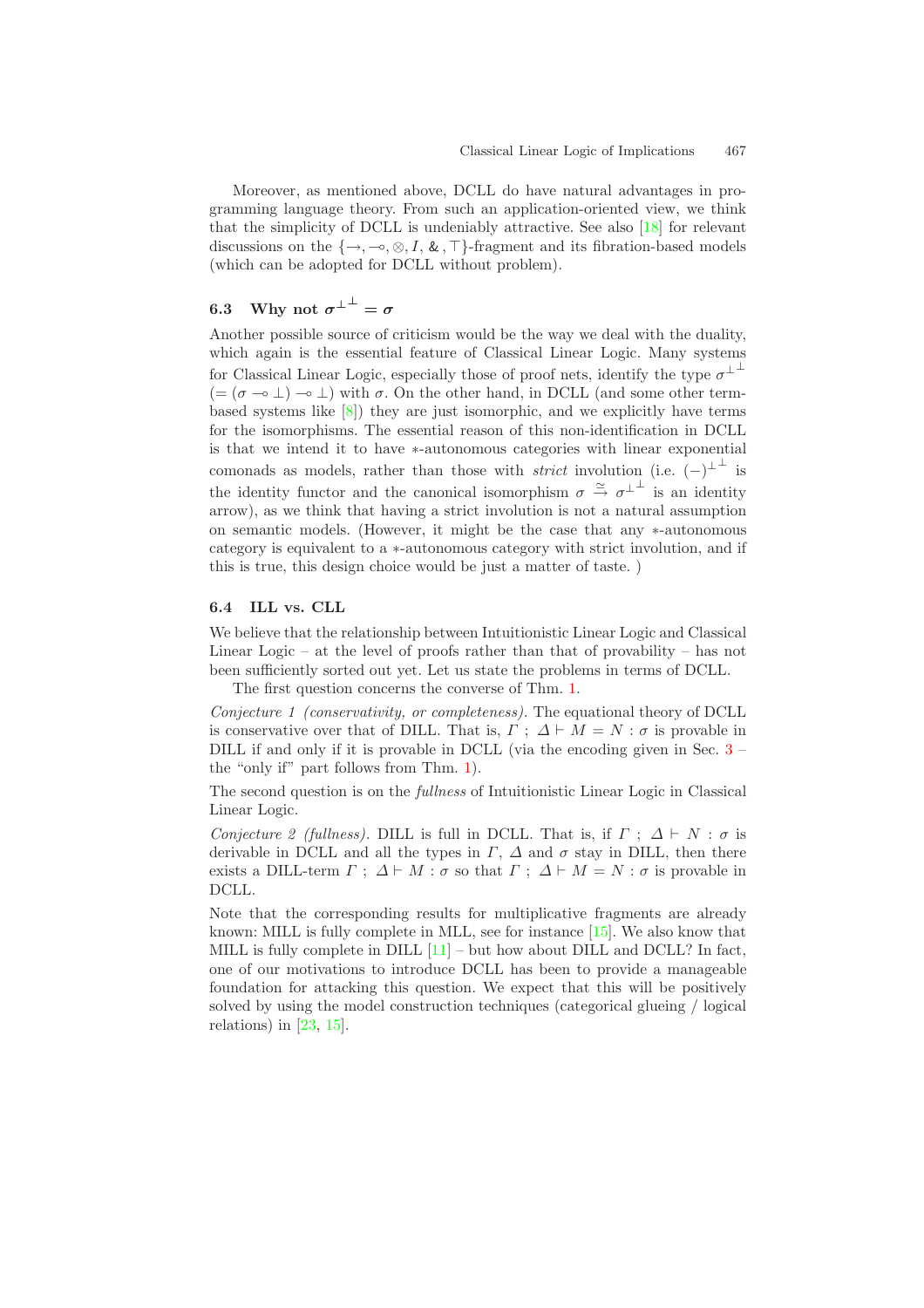#### <span id="page-10-16"></span><span id="page-10-15"></span>**6.5 Decidability of the Equational Theory**

Another natural question on DCLL is

*Conjecture 3 (decidability).* The equational theory of DCLL is decidable.

We shall note that the equational theory of DILL is known to be decidable, see [\[1\]](#page-10-1). The same is true for MLL (in [\[17\]](#page-11-3) the corresponding coherence problem for ∗-autonomous categories is solved). We hope that some rewriting techniques are effective for this purpose, especially using some  $\lambda \mu$ -calculus style variant of DCLL (e.g.  $\mu$ DCLL given in Appendix [B\)](#page-12-1). However, even though DCLL avoids to deal with commuting conversions explicitly, we still have to work up to certain equivalence classes of terms, e.g. as in [\[17\]](#page-11-3) (for instance  $\lambda x^{\perp}.\lambda f^{\perp-\circ\perp}.\lambda g^{\perp-\circ\perp}.f(gx)=\lambda x^{\perp}.\lambda f^{\perp-\circ\perp}.\lambda g^{\perp-\circ\perp}.g(fx)$  holds in DCLL, but there is no natural way to give an orientation on this equation).

## <span id="page-10-6"></span><span id="page-10-2"></span><span id="page-10-1"></span>**References**

- [1] Barber, A. (1997) *Linear Type Theories, Semantics and Action Calculi*. PhD Thesis ECS-LFCS-97-371, University of Edinburgh. [458,](#page-0-0) [468](#page-10-15)
- <span id="page-10-9"></span>[2] Barber, A. and Plotkin, G. (1997) Dual intuitionistic linear logic. Submitted. An earlier version available as Technical Report ECS-LFCS-96-347, LFCS, University of Edinburgh. [458,](#page-0-0) [459,](#page-1-2) [460,](#page-2-1) [464](#page-6-2)
- <span id="page-10-10"></span>[3] Barr, M. (1979) ∗*-Autonomous Categories*. Springer Lecture Notes in Math. **752**. [464](#page-6-2)
- <span id="page-10-11"></span>[4] Barr, M. (1991) ∗-autonomous categories andlinear logic. *Math. Struct. Comp. Sci.* **1**, 159–178. [464](#page-6-2)
- <span id="page-10-4"></span>[5] Benton, P. N. (1995) A mixed linear and non-linear logic: proofs, terms and models (extended abstract). In *Computer Science Logic (CSL'94)*, Springer Lecture Notes in Comput. Sci. **933**, pp. 121–135. [464](#page-6-2)
- <span id="page-10-8"></span>[6] Berdine, J., O'Hearn, P.W., Reddy, U. S. and Thielecke, H. (2001) Linearly used continuations. In *Proc. ACM SIGPLAN Workshop on Continuations (CW'01)*, Technical Report No. 545, Computer Science Department, Indiana University, pp. 47–54. [458,](#page-0-0) [466](#page-8-5)
- <span id="page-10-7"></span>[7] Bierman, G. M. (1995) What is a categorical model of intuitionistic linear logic? In *Proc. Typed Lambda Calculi and Applications (TLCA'95)*, Springer Lecture Notes in Comput. Sci. **902**, pp. 78–93. [464](#page-6-2)
- <span id="page-10-12"></span>[8] Bierman, G. M. (1999) A classical linear lambda-calculus. *Theoret. Comp. Sci.* **227**(1-2), 43–78. [461,](#page-3-3) [467](#page-9-0)
- <span id="page-10-14"></span><span id="page-10-0"></span>[9] Filinski, A. (1992) Linear continuations. In *Proc. Principles of Programming Languages (POPL'92)*, pp. 27–38. [466](#page-8-5)
- <span id="page-10-3"></span>[10] Girard, J.-Y. (1987) Linear logic. *Theoret. Comp. Sci.* **50**, 1–102. [458](#page-0-0)
- <span id="page-10-13"></span>[11] Hasegawa, M. (1999) Logical predicates for intuitionistic linear type theories. In *Proc. Typed Lambda Calculi and Applications (TLCA'99)*, Springer Lecture Notes in Comput. Sci. **1581**, pp. 198–213. [458,](#page-0-0) [467](#page-9-0)
- <span id="page-10-5"></span>[12] Hasegawa, M. (2000) Girard translation and logical predicates. *J. Funct. Programming* **10**(1), 77–89. [466](#page-8-5)
- [13] Hasegawa, M. (2002) Linearly usedeffects: monadic andCPS transformations into the linear lambda calculus. In *Proc. Functional and Logic Programming (FLOPS2002)*, Springer Lecture Notes in Comput. Sci. [458,](#page-0-0) [466](#page-8-5)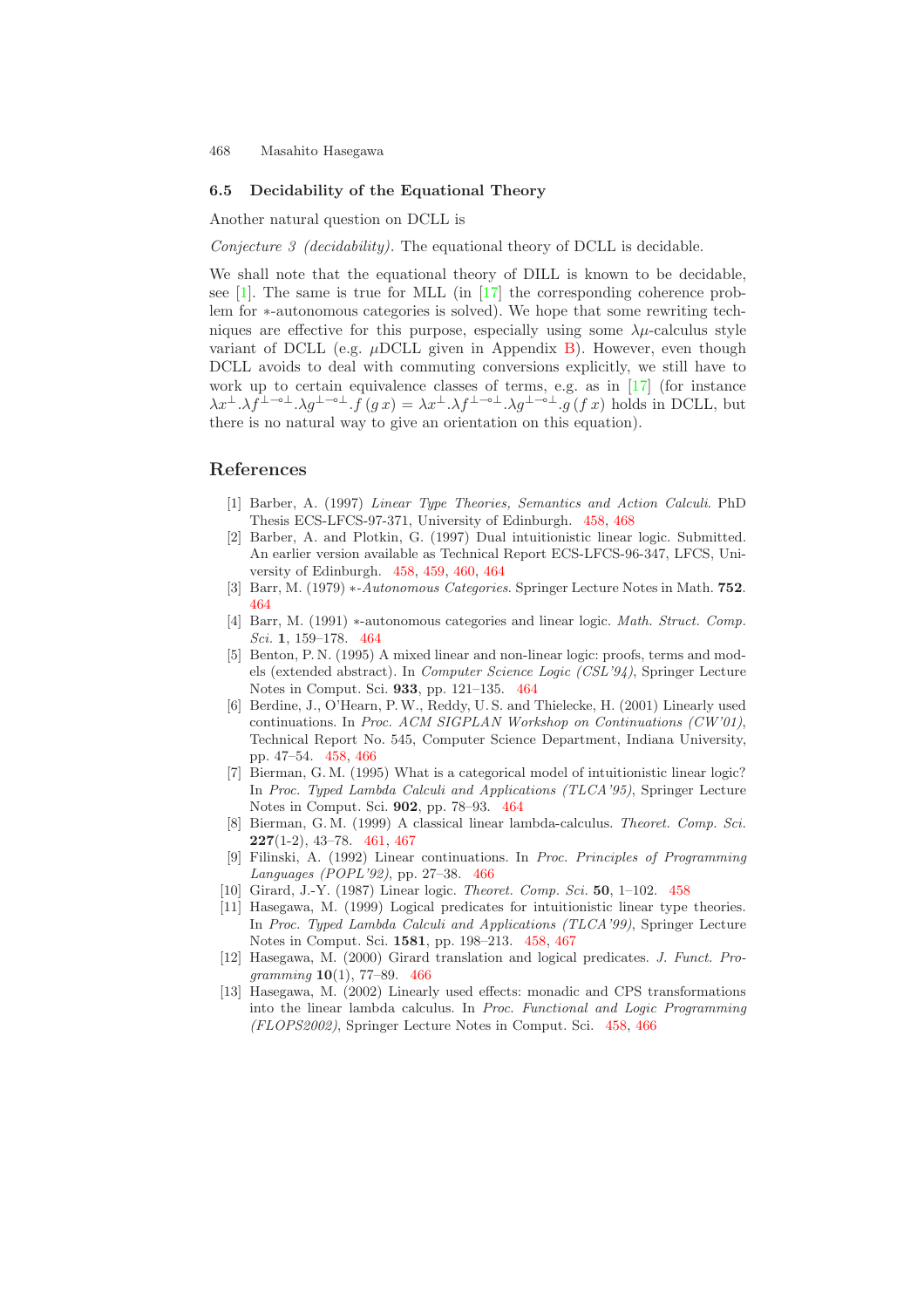- <span id="page-11-16"></span><span id="page-11-15"></span><span id="page-11-13"></span><span id="page-11-7"></span>[14] Hofmann, M., Pavlović, D. and Rosolini, P. (eds.) (1999) *Proc. 8th Conf. on Category Theory and Computer Science*. Electron. Notes Theor. Comput. Sci. **29**. [469](#page-11-15)
- <span id="page-11-5"></span>[15] Hyland, M. and Schalk, A. (200x) Glueing and orthogonality for models of linear logic. To appear in *Theoret. Comp. Sci.* [464,](#page-6-3) [467](#page-9-1)
- <span id="page-11-3"></span>[16] Kelly, G. M. andMac Lane, S. (1971) Coherence in closedcategories. *J. Pure Appl. Algebra* **1**(1):97–140. [461](#page-3-4)
- <span id="page-11-12"></span><span id="page-11-11"></span>[17] Koh, T. W. and Ong, C.-H. L. (1999) Explicit substitution internal languages for autonomous and ∗-autonomous categories. In [\[14\]](#page-11-16). [460,](#page-2-2) [468](#page-10-16)
- <span id="page-11-4"></span>[18] Maietti, M. E., de Paiva, V. and Ritter, E. (2000) Categorical models for intuitionistic and linear type theory. In *Foundations of Software Science and Computation Structure (FoSSaCS 2000)*, Springer Lecture Notes in Comput. Sci. **1784**, pp. 223–237. [466,](#page-8-6) [467](#page-9-1)
- <span id="page-11-8"></span>[19] Murawski, A. S. andOng, C.-H. L. (1999) Exhausting strategies, Joker games and IMLL with units. In  $[14]$ . [461](#page-3-4)
- <span id="page-11-2"></span>[20] Nishizaki, S. (1993) Programs with continuations andlinear logic. *Science of Computer Programming* **21**(2), 165–190. [466](#page-8-6)
- <span id="page-11-10"></span>[21] Parigot, M. (1992)  $\lambda \mu$ -calculus: an algorithmic interpretation of classical natural deduction. In *Proc. Logic Programming and Automated Reasoning*, Springer Lecture Notes in Comput. Sci. **624**, pp. 190–201. [460](#page-2-2)
- <span id="page-11-14"></span><span id="page-11-9"></span><span id="page-11-0"></span>[22] Plotkin, G. (1993) Type theory andrecursion (extendedabstract). In *Proc. Logic in Computer Science (LICS'93)*, pp. 374. [466](#page-8-6)
- [23] Streicher, T. (1999) Denotational completeness revisited. In [\[14\]](#page-11-16). [458,](#page-0-1) [467](#page-9-1)
- [24] Wadler, P. (1990) Linear types can change the world! In *Proc. Programming Concepts and Methods*, North-Holland, pp. 561–581. [466](#page-8-6)

## <span id="page-11-6"></span><span id="page-11-1"></span>**A Dual Intuitionistic Linear Logic**

*Types and Terms*

$$
\begin{array}{l} \sigma ::= b \mid I \mid \sigma \otimes \sigma \mid \sigma \multimap \sigma \mid !\sigma \\ M ::= x \mid * \mid \textsf{let} \; * \; \textsf{be} \; M \; \textsf{in} \; M \mid M \otimes M \mid \textsf{let} \; x^{\sigma} \otimes x^{\sigma} \; \textsf{be} \; M \; \textsf{in} \; M \mid \\ \lambda x^{\sigma}.M \mid MM \mid !M \mid \textsf{let} \; !x^{\sigma} \; \textsf{be} \; M \; \textsf{in} \; M \end{array}
$$

*Typing*

$$
\begin{array}{ccc}\n\overline{F_1, x : \sigma, F_2 \; ; \; \emptyset \vdash x : \sigma} \text{ (Int-Ax)} & \overline{F_1, x : \sigma \vdash x : \sigma} \text{ (Lin-Ax)} \\
\overline{F_1, \emptyset \vdash * : I} \text{ (I1)} & \overline{F_1, \Delta_1 \vdash M : I \quad F_1 \; \Delta_2 \vdash N : \sigma} \text{ (IE)} \\
\overline{F_1, \Delta_1 \sharp \Delta_2 \vdash \text{let * be } M \text{ in } N : \sigma} \text{ (I E)} \\
\overline{F_1, \Delta_1 \vdash M : \sigma_1 \otimes \sigma_2} & \overline{F_1, \Delta_1 \sharp \Delta_2 \vdash \text{let * be } M \text{ in } N : \sigma} \text{ (E)} \\
\overline{F_1, \Delta_1 \sharp \Delta_2 \vdash M \otimes N : \sigma_1 \otimes \sigma_2} \text{ (} \otimes I) & \overline{F_1, \Delta_1 \sharp \Delta_2 \vdash \text{let } x^{\sigma_1} \otimes y^{\sigma_2} \text{ be } M \text{ in } N : \tau} \text{ (} \otimes E) \\
\overline{F_1, \Delta_1 \vdash \lambda x : \sigma_1 \vdash M : \sigma_2} & \overline{F_1, \Delta_1 \vdash M : \sigma_1 \neg \sigma_2 \quad F_1 \; \Delta_2 \vdash N : \sigma_1} \text{ (} \neg E) \\
\overline{F_1, \Delta_1 \vdash \lambda x^{\sigma_1} \cdot M : \sigma_1 \neg \sigma_2} \text{ (} \neg I) & \overline{F_1, \Delta_1 \vdash M : \sigma_1 \neg \sigma_2 \quad F_1 \; \Delta_2 \vdash N : \sigma_2} \text{ (} \neg E) \\
\overline{F_1, \emptyset \vdash M : \sigma} & \overline{F_1, \Delta_1 \sharp \Delta_2 \vdash \text{let } \text{!x be } M \text{ in } N : \tau} \text{ (} \text{! E)} \\
\end{array}
$$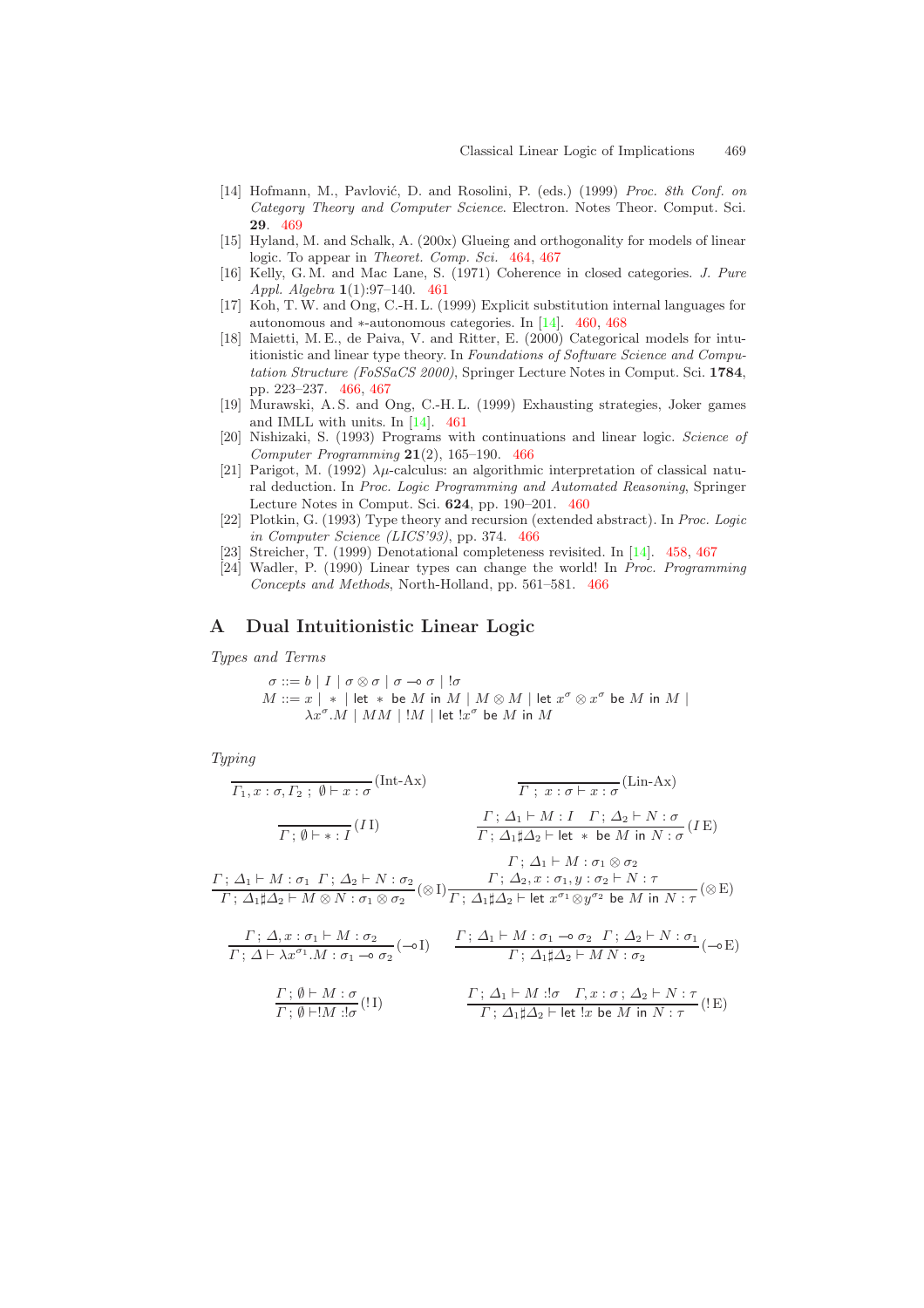*Axioms*

let \* be \* in  $M = M$  let \* be M in \* = M let  $x \otimes y$  be  $M \otimes N$  in  $L = L[M/x, N/y]$  let  $x \otimes y$  be  $M$  in  $x \otimes y = M$  $(\lambda x.M) N = M[N/x]$   $\lambda x.M x = M$ let  $!x$  be  $!M$  in  $N = N[M/x]$  let  $!x$  be M in  $!x = M$  $C[\text{let } * \text{ be } M \text{ in } N] = \text{let } * \text{ be } M \text{ in } C[N]$ C[let  $x \otimes y$  be M in N] = let  $x \otimes y$  be M in C[N]  $C[\text{let } !x \text{ be } M \text{ in } N] = \text{let } !x \text{ be } M \text{ in } C[N]$ 

<span id="page-12-1"></span><span id="page-12-0"></span>where  $C[-]$  is a linear context (no ! binds  $[-]$ ).

## $B$   $\mu$ DCLL

#### **B.1 The System** *µ***DCLL**

*Types and Terms*

$$
\sigma ::= b | \sigma \rightarrow \sigma | \sigma \rightarrow \sigma | \perp
$$
  

$$
M ::= x | \lambda x^{\sigma}.M | M \circ M | \lambda x^{\sigma}.M | M M | [\alpha]M | \mu \alpha^{\sigma}.M
$$

*Typing*

$$
\begin{array}{ll}\n\overline{I_1, x : \sigma, I_2 \; ; \; \emptyset \vdash x : \sigma \mid \Sigma} & \text{(Int-Ax)} & \overline{I_1, x : \sigma \vdash x : \sigma \mid \emptyset} & \text{(Lin-Ax)} \\
& \overline{I_1, x : \sigma_1 \; ; \; \Delta \vdash M : \sigma_2 \mid \Sigma} & & \overline{I_1, x : \sigma \vdash x : \sigma \mid \emptyset} & \Sigma \\
\hline\n\overline{I_1, \Delta \vdash \lambda x^{\sigma_1}.M : \sigma_1 \rightarrow \sigma_2 \mid \Sigma} & & \text{---} & \overline{I_1, \Delta \vdash M \otimes N : \sigma_2 \mid \Sigma} & & \text{---} \\
& & \overline{I_1, \Delta \vdash M \circ \sigma_1 \rightarrow \sigma_2 \mid \Sigma} & & \overline{I_1, \Delta \vdash M \circ \sigma_1 \rightarrow \sigma_2 \mid \Sigma_1} \\
& & \overline{I_1, \Delta \vdash \lambda x^{\sigma_1}.M : \sigma_1 \rightarrow \sigma_2 \mid \Sigma} & & \text{---} & \overline{I_1, \Delta_2 \vdash N : \sigma_1 \mid \Sigma_2} \\
& & \overline{I_1, \Delta \vdash M \circ \sigma_1 \mid \Sigma} & & \text{---} & \overline{I_1, \Delta \vdash M \circ \sigma_2 \mid \Sigma_1 \sharp \Sigma_2} & & \text{---} \\
& & \overline{I_1, \Delta \vdash M : \Box \mid \alpha : \sigma, \Sigma} & & \text{---} & & \overline{I_1, \Delta \vdash M : \Box \mid \alpha : \sigma, \Sigma} & & \text{---} \\
& & \overline{I_1, \Delta \vdash \mu \alpha^{\sigma}.M : \sigma \mid \Sigma} & & \text{---} & & \text{---} & & \overline{I_1, \Delta \vdash M \circ \Box \cup \Box} & & \text{---} \\
& & \overline{I_1, \Delta \vdash M \circ \Box \cup \Box} & & \overline{I_1, \Delta \vdash M \circ \Box \cup \Box} & & \text{---} & & \text{---} \\
& & \overline{I_1, \Delta \vdash M \circ \Box \cup \Box} & & \text{---} & & \text{---} & & \text{---} \\
& & \overline{I_1, \Delta \vdash M \circ \Box \cup \Box} & & \overline
$$

*Axioms*

$$
(\lambda x.M) \circ N = M[N/x]
$$
  
\n
$$
\lambda x.M \circ x = M
$$
  
\n
$$
(\lambda x.M) N = M[N/x]
$$
  
\n
$$
\lambda x.M x = M
$$
  
\n
$$
L(\mu \alpha^{\sigma}.M) = M[{}^{L(-)}/{}_{[\alpha](-)}] (L : \sigma \to \bot)
$$
  
\n
$$
\mu \alpha.[\alpha]M = M
$$

where  $M\left[\frac{L(-)}{|\alpha|(-)}\right]$  is obtained by replacing the (unique) subterm of the form  $\lbrack \alpha \rbrack N$  by  $\dot{L} N$  in the capture-free way.

**Lemma 5.** *The following equations are provable in*  $\mu DCLL$ *.*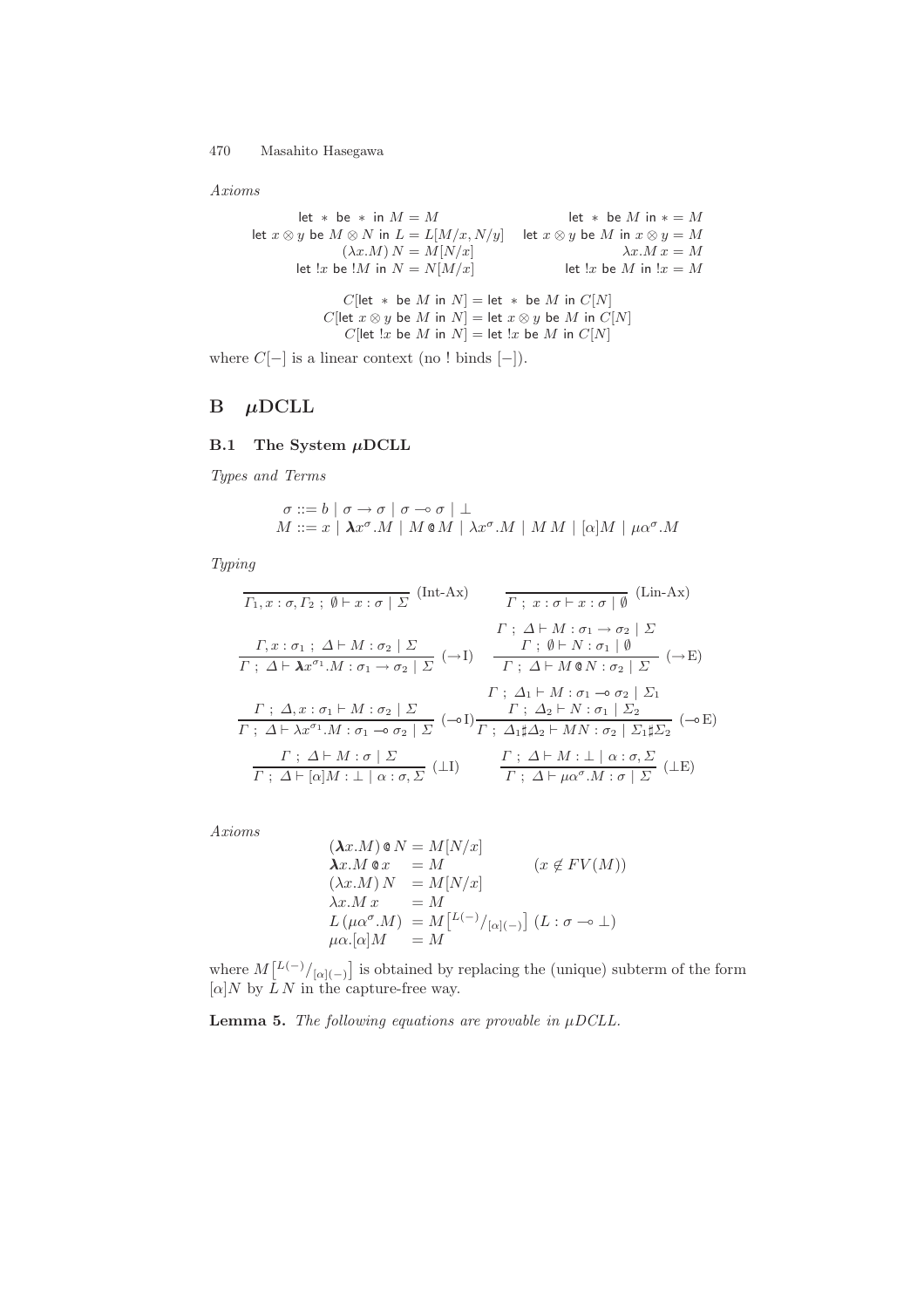$\Box$ 

$$
- L(\mu \alpha^{\sigma}. M) = \mu \beta^{\tau}. M \left[ {}^{\beta}L(-) / {}_{\{\alpha\}(-)} \right] \text{ where } L : \sigma \to \tau
$$
  
\n
$$
- [\alpha'](\mu \alpha^{\sigma}. M) = M [\alpha'/\alpha]
$$
  
\n
$$
- \mu \alpha^{\perp}. M = M \left[ {}^{(-)} / {}_{\{\alpha\}(-)} \right]
$$
  
\n
$$
- \mu \gamma^{\sigma \to \tau}. M = \lambda x^{\sigma}. \mu \beta^{\tau}. M \left[ {}^{\{\beta\}(-) \circ x} / {}_{\{\gamma\}(-)} \right]
$$
  
\n
$$
- \mu \gamma^{\sigma \to \tau}. M = \lambda x^{\sigma}. \mu \beta^{\tau}. M \left[ {}^{\{\beta\}(-)x} / {}_{\{\gamma\}(-)} \right]
$$

#### **B.2 DCLL vs.** *µ***DCLL**

We first note that the combinator  $C_{\sigma}$  is easily represented in  $\mu$ DCLL by

$$
\mathsf{C}_{\sigma} \; = \; \lambda m^{(\sigma \to \perp) - \circ \perp} \cdot \mu \alpha^{\sigma} \cdot m \left( \lambda x^{\sigma} \cdot [\alpha] x \right) \; : \; ((\sigma \to \perp) \to \perp) \to \sigma.
$$

Let us write  $M^{\circ}$  for the induced translation of a DCLL-term M in  $\mu$ DCLL by this encoding.

**Lemma 6.** *If*  $\Gamma$ ;  $\Delta \vdash M : \sigma$  *is derivable in DCLL,*  $\Gamma$ ;  $\Delta \vdash M^\circ : \sigma \mid \emptyset$  *is derivable in* µ*DCLL.*

**Proposition 2.** *If*  $\Gamma : \Delta \vdash M = N : \sigma$  *is provable in DCLL,*  $\Gamma : \Delta \vdash M \circ \equiv$  $N^{\circ}$ :  $\sigma$  |  $\emptyset$  *is provable in µDCLL.* 

Conversely, there is a translation  $(-)$ • from  $\mu$ DCLL to DCLL given by

$$
\begin{array}{ll} ([\alpha]M)^{\bullet} & = [\alpha]M^{\bullet} \\ (\mu \alpha^{\sigma}.M)^{\bullet} & = \mathsf{C}_{\sigma} \left(\lambda k.M^{\bullet} \left[ {k}(-)/_{[\alpha](-)} \right] \right) \end{array}
$$

and so on; for this  $(-)$ • we have

**Lemma 7.** *If*  $\Gamma$ ;  $\Delta \vdash M : \sigma \mid \alpha_1 : \sigma_1, \ldots, \alpha_n : \sigma_n$  *is derivable in*  $\mu DCLL$ *,*  $\varGamma\,:\,\varDelta,k_n:\sigma_n\rightharpoonup\bot,\ldots,k_1:\sigma_1\rightharpoonup\bot\vdash M^\bullet\bigl[{}^{k_1(-)}/\!\vert_{\alpha_1\mid(-)},\ldots,{}^{k_n(-)}/\!\vert_{\alpha_n\mid(-)}\bigr]:\sigma$ *is derivable in DCLL. In particular, if*  $\Gamma$ ;  $\Delta \vdash M : \sigma \mid \emptyset$  *is derivable in*  $\mu$ *DCLL,*  $\Gamma$ ;  $\Delta \vdash M^{\bullet}$ :  $\sigma \mid \emptyset$  *is derivable in DCLL.* 

**Proposition 3.** *If*  $\Gamma$ ;  $\Delta \vdash M = N : \sigma \mid \emptyset$  *is provable in µDCLL,*  $\Gamma : \Delta \vdash$  $M^{\bullet} = N^{\bullet}$ : *σ is provable in DCLL*.

**Proposition 4.** *For*  $\Gamma$ ;  $\Delta \vdash M : \sigma$  *we have*  $\Gamma$ ;  $\Delta \vdash M = M^{\circ \bullet} : \sigma$  *in DCLL. For*  $\Gamma$ ;  $\Delta \vdash M : \sigma \mid \emptyset$  *we have*  $\Gamma$ ;  $\Delta \vdash M = M^{\bullet \circ} : \sigma \mid \emptyset$  *in*  $\mu DCLL$ *.* 

Thus we conclude that DCLL is identical to the single conclusion-fragment of  $\mu$ DCLL as typed equational theories.

#### **B.3 Categorical Semantics**

The interpretation of a typing judgement of the form

$$
x_1 : \sigma_1, \ldots, x_m : \sigma_m ; y_1 : \tau_1, \ldots, y_n : \tau_n \vdash M : \sigma \mid \alpha_1 : \theta_1, \ldots, \alpha_k : \theta_k
$$

is given as an arrow from  $![\sigma_1]\otimes\ldots\otimes![\sigma_m]\otimes [\tau_1]\otimes\ldots\otimes [\tau_n]$  to  $[\sigma]\mathbin{\vartheta}[\theta_1]\mathbin{\vartheta}\ldots\mathbin{\vartheta}[\theta_k],$ by routinely extending the case of DCLL. The soundness and completeness of  $\mu$ DCLL with respect to the same class of categorical models immediately follow.